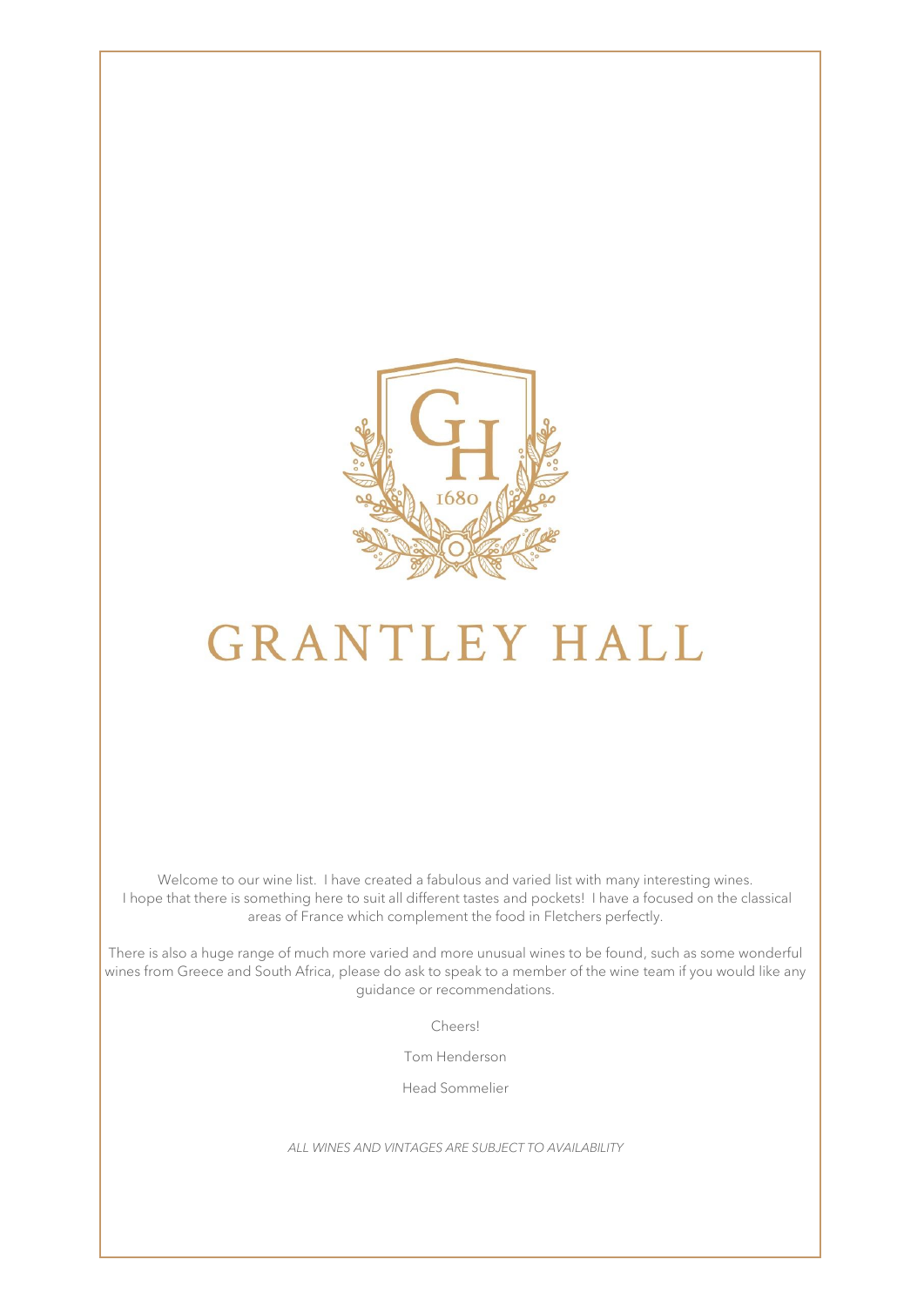*Contents*

| WHITE WINE BY THE GLASS                                                | PAGE 3         |
|------------------------------------------------------------------------|----------------|
| ROSÉ WINE BY THE GLASS                                                 | PAGE 4         |
| <b>RED WINE BY THE GLASS</b>                                           | PAGE 5         |
| <b>RUINART CHAMPAGNE</b>                                               | PAGE 6         |
| VILLA SANDI PROSECCO                                                   | PAGE 7         |
| <b>CHAMPAGNE &amp; SPARKLING WINES</b>                                 | PAGE 8         |
| <b>ENGLISH WINES</b>                                                   | PAGE 9         |
| FRENCH WHITES (SOUTHERN FRANCE, LOIRE, ALSACE)                         | PAGE 10        |
| FRENCH WHITES (BURGUNDY)                                               | PAGE 11        |
| FRENCH WHITES (BORDEAUX & RHONE)                                       | PAGE 12        |
| WHITE WINES OF THE EUROPE (ITALIAN, SPANISH & PORTUGESE)               | PAGE 13        |
| WHITE WINES OF THE EUROPE (GERMAN, AUSTRIAN, CENTRAL EUROPEAN & GREEK) | PAGE 14        |
| WHITE WINES OF THE WORLD (AUSTRALIAN, NEW ZEALAND & SOUTH AFRICAN)     | PAGE 15        |
| WHITE WINES OF THE WORLD (CHILEAN & USA)                               | <b>PAGE 16</b> |
| ROSÉ WINES OF THE WORLD                                                | PAGE 17        |
| FRENCH REDS (REIGONAL FRANCE & RHONE VALLEY)                           | PAGE 18        |
| FRENCH REDS (BEAUJOLAIS & LOIRE)                                       | PAGE 19        |
| FRENCH REDS (BURGUNDIAN)                                               | PAGE 20        |
| FRENCH REDS (BORDEAUX)                                                 | PAGE 21        |
| RED WINES OF EUROPE (ITALIAN)                                          | PAGE 22        |
| RED WINES OF IBERIA (SPANISH & PORTUGUESE)                             | PAGE 23        |
| RED WINES OF THE WORLD (LEBANESE & GREEK)                              | PAGE 24        |
| RED WINES OF THE WORLD (NEW ZEALAND, SOUTH AFRICA & AUSTRALIAN)        | PAGE 25        |
| RED WINES OF THE WORLD (ARGENTINIAN, CHILEAN & USA)                    | PAGE 26        |
| <b>MAGNUMS</b>                                                         | PAGE 27        |
| <b>HALF BOTTLES</b>                                                    | PAGE 28        |
| <b>DESSERT WINE</b>                                                    | PAGE 29        |
| PORT & FORTIFIED WINES                                                 | PAGE 30        |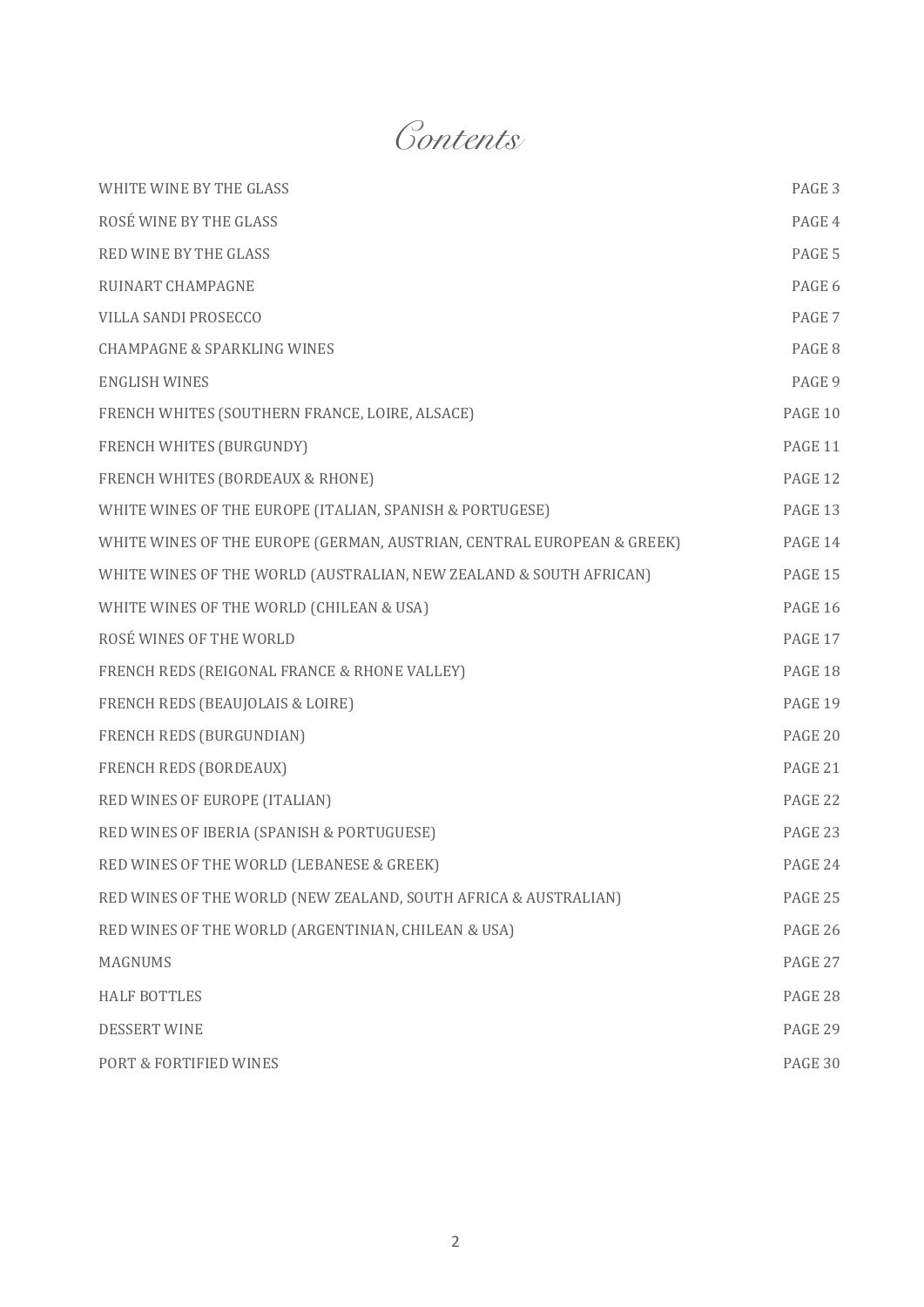## *White Wine By The Glass*

20. Talisman Grüner Veltliner 2020, Hungary **E9.30** £36.00 *A fabulous dry white, from Austria's wonderful Grüner Veltliner grape. Citrus fruit and green herbs on the bouquet, with gentle hints of warm spice and hint of pepper.*

21. Ca' Tesore Pinot Grigio 2021, Italy £10.00 £39.00

*A classic white from this iconic grape. Light, fresh and easy drinking from an incredible producer who has been making wines in Veneto since the 19th Century.*

#### *The variety that has stamped its mark on the wine world. This excellent wine has vibrant flavours and is zesty, zingy and refreshing.*

23. Dopff & Irion, Alsace Riesling, 2019, France  $\qquad 23.$  E13.00 £46.00 *Fantastic with a range of foods, or even just by itself. This dry Riesling is made by a focused and environmentally friendly producer. The wine itself has just a hint of lime and is racy and mineral driven.*

24. Kingston Estate, Chardonnay, 2021, Australia **1201 11201 1214**.50 £50.00 *This beautiful wine is a bit more restrained than some Aussie Chardonnays coming from the cooler Limestone Coast region. However, it is still rich, round with a touch of oak. All held in balance by poised acidity.*

25. Jonty's Ducks, Chenin Blanc Blend, 2018, South Africa **E16.00** £55.00 *Named after the natural pest control team on this biodynamic and organic estate! The wine wonderfully elegant. Crisp and dry but with a hint of roundedness as well.*

#### 26. Domaine Testut, Chablis, 2020, France £20.00 £72.00

*Exemplary wine making from a producer with fantastic terroir and old vine. This is a classic wine, elegant and delicate, with excellent stony fruits coming through*.

> 125ml glass available on request All wines and vintages are subject to availability.

175ml Bottle

22. Kuki, Marlborough Sauvignon Blanc, 2021, New Zealand **Election E12.00** £44.00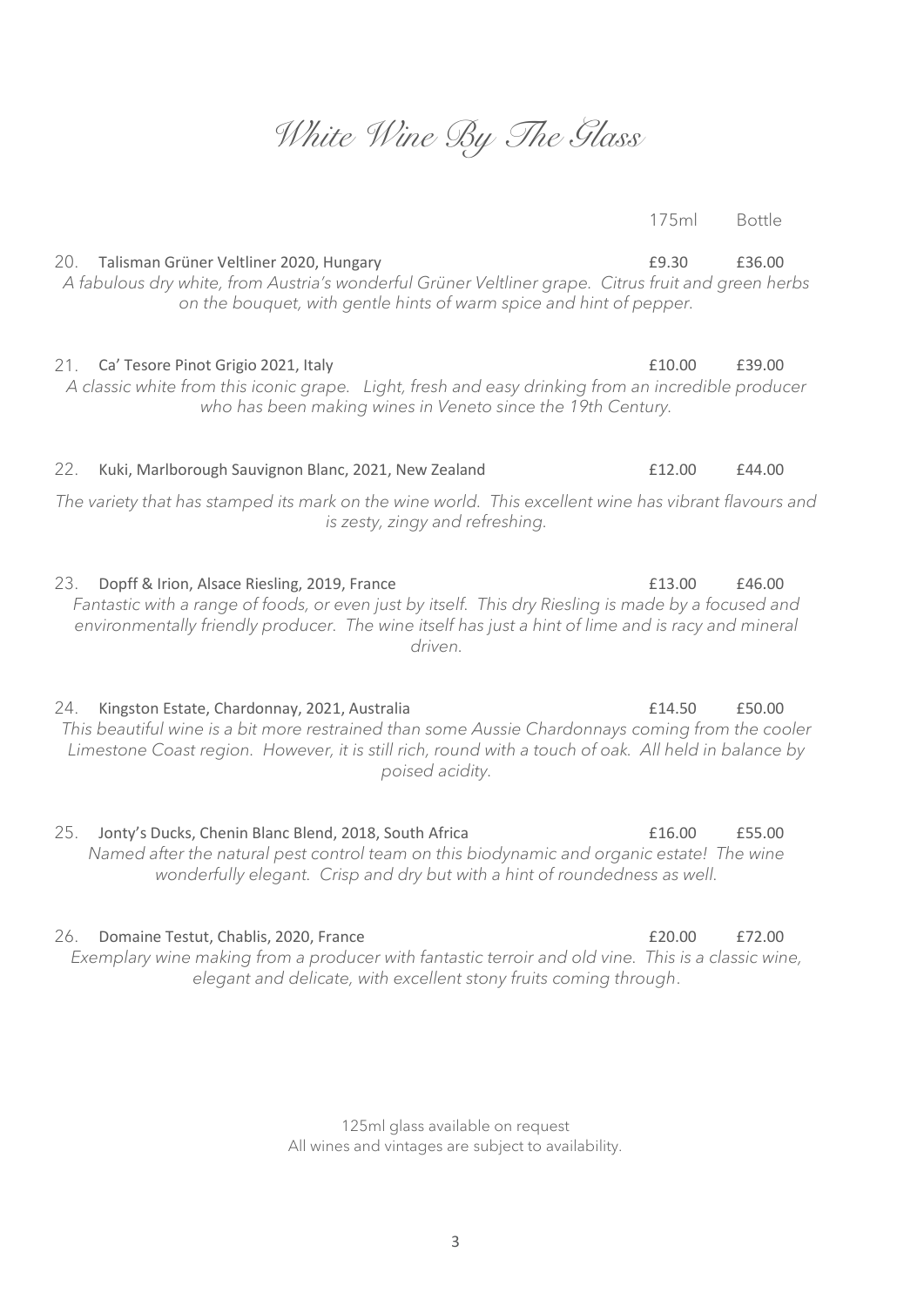*Rose Wines By The Glass*

175ml Bottle

30. Quatre Vin, Cotes de Provence, 2021, France  $\qquad 2021$ , France  $\qquad 2031$ *Provençal Rosé, pale, elegant light and dry, definitely the go to area for classy rosés! This one is organic and made by seventh generation winemakers. Delicous!*

#### 31. Whispering Angel, Chateau d'Esclans, Cotes de Provence, 2021, France £17.50 £65.00

*Delicate, elegant and refined, one of the benchmarks for Provence rosé. The taste profile is full and lush yet still bone dry with a super smooth finish. Highly approachable and enjoyable with a huge range of foods.*

> 125ml glass available on request All wines and vintages are subject to availability.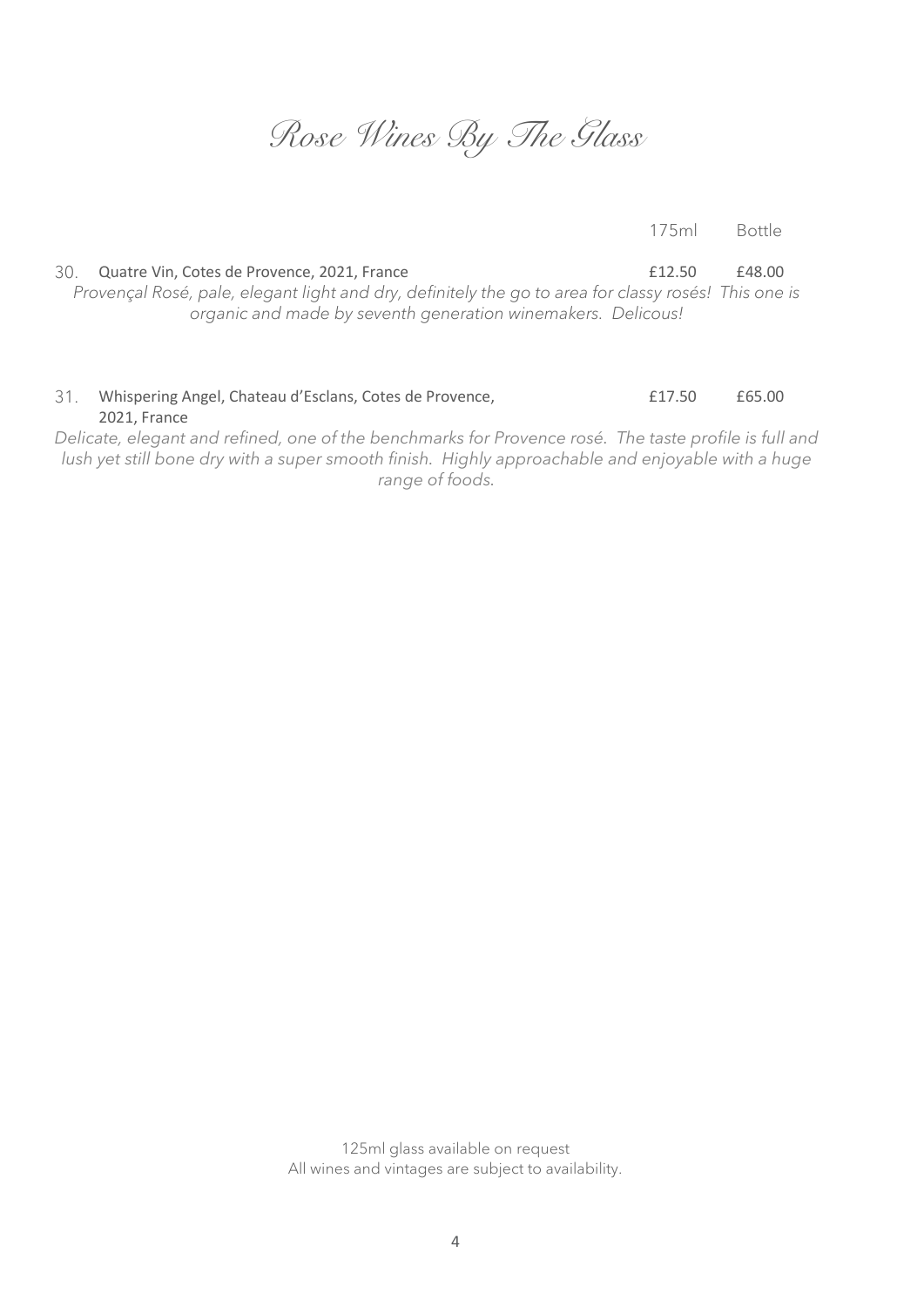### *Red Wine By The Glass*

40. El Picador, Merlot, 2021, Chile **19.30 E9.30 £36.00** *Ripe and black fruit flavours, this classy Merlot is a great all-rounder. It has hint of smokiness but is still very fruit forward.*

41. Rupe Secca, Nero d'Avola, Sicily, 2020, Italy £10.00 £40.00 *A fantastic wine from the very south of Italy. Real traditional Sicilian flavours with lots of ripe red berries and delightful soft tannins.*

*A classic wine from a historic Rioja producer, it is rich, bold and robust. This Crianza spends 12 months in oak before being bottled and is incredibly balanced.*

43. Château Moulin de Mallet, Bordeaux, 2018, France **Election E12.00** £44.00 *Everyday drinking claret doesn't get much better than this. Mostly Merlot with about 20% of Cabernet Franc blended in, it has lots of ripe fruity flavours and dry, gentle finish.*

44. Jonty's Ducks, Syrah/ Cabernet, 2016, South Africa <br>
£14.50 £52.00 *A rustic Bordeaux style blend with a large amount of Syrah added. This wine has notes of blackcurrant and dark fruits with very well integrated tannins.*

45. Oliver Merlin, Bourgogne Pinot Noir, 2018 France **18.00** £65.00 £65.00 *Grown next to the village of Marsannay just north of Gevrey Chambertin. This classic Burgundy is elegant and refined, light in body but with an impressive depth of flavour.*

46. Mendel, Malbec, 2020, Mendoza, Argentina £20.00 £72.00 *A serious Malbec made by one of Argentina's most esteemed producers. It is voluptuous rounded and warming. Simply an incredible wine!*

175ml Bottle

42. Rioja Vega, Crianza, 2018, Spain £13.00 £46.00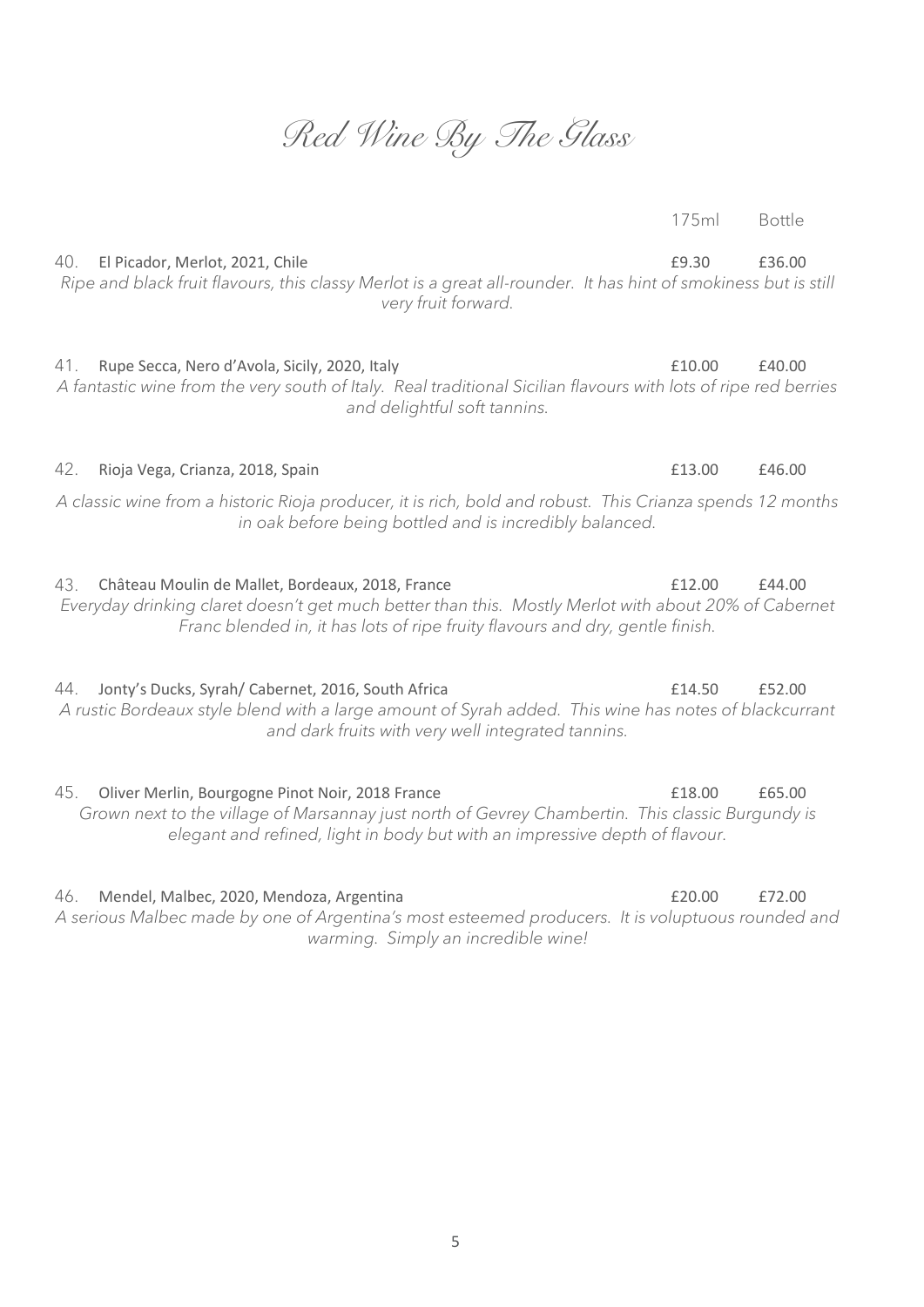

*Founded by Nicolas Ruinart in 1729, Ruinart has some of the most interesting history of all the Grand Marque houses.* 

*Indeed, it can be said that Ruinart was the first actual 'Champagne' House. The elegant bottle shape is inspired by the first bottles from the 18th Century used to produce Champagne.* 

*The famous Cuvée made by the house is their Blanc de Blancs range made from 100% Chardonnay. Their top cuvée the 'Dom Ruinart' is also a blanc de blancs. The R de Ruinart is a blend of Pinot Noir and Chardonnay.*

|                |                                                     | 125ml  | Half Bottle | <b>Bottle</b> |
|----------------|-----------------------------------------------------|--------|-------------|---------------|
| 3              | Ruinart, R De Ruinart, Brut NV                      | £20.00 |             | £105.00       |
| 5              | Ruinart, Blanc de Blancs, Brut NV, 75cl             |        |             | £150.00       |
| 6              | Ruinart Rose, Brut NV, Brut NV, Bottle 75cl         | £28.00 |             | £140.00       |
|                | Ruinart, R De Ruinart, Brut NV, Half Bottle, 37.5cl |        | £75.00      |               |
| $\overline{2}$ | Ruinart, R De Ruinart, Brut NV, 150cl Magnum        |        |             | £195.00       |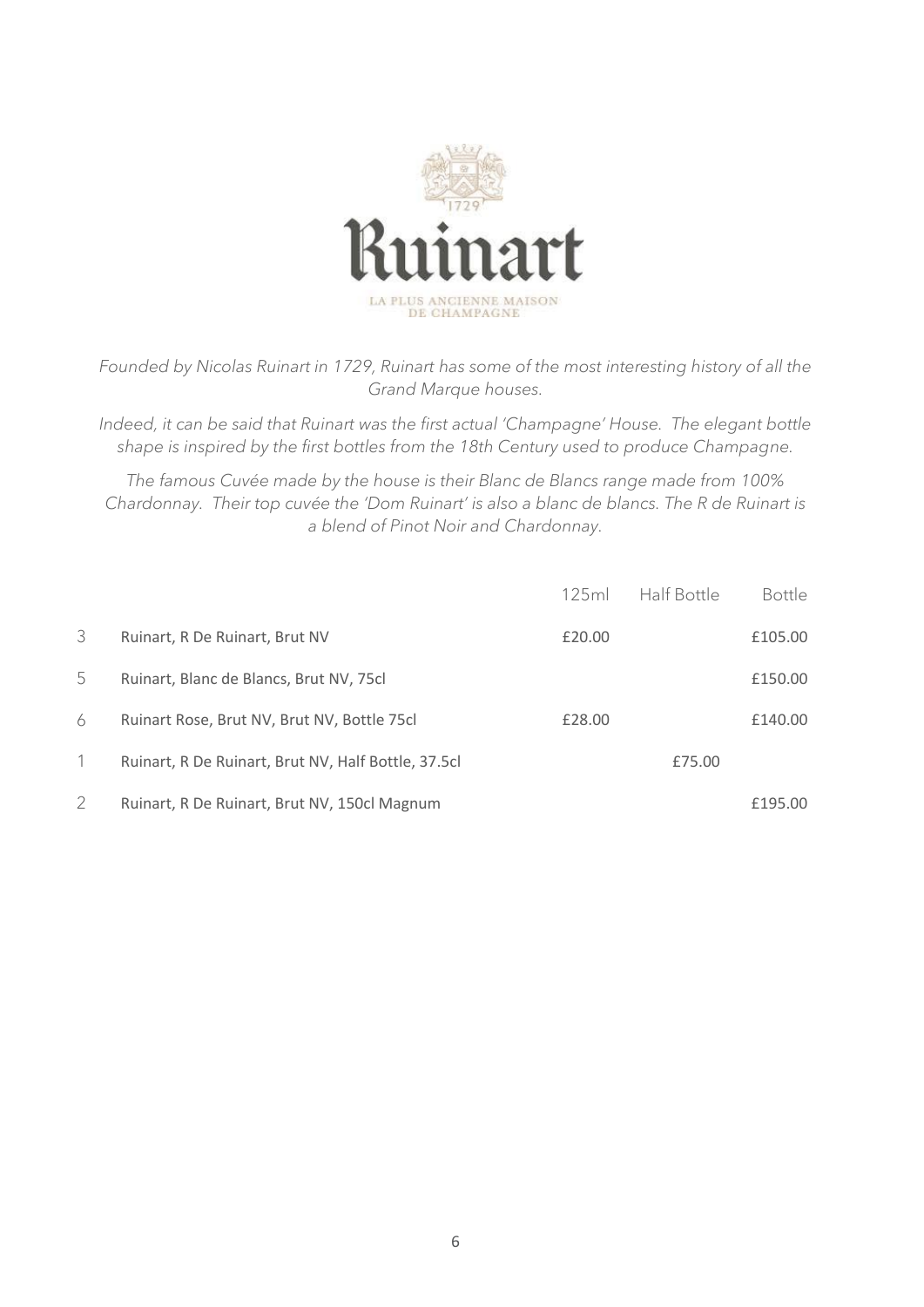

*Dating back to 1622, Villa Sandi is an estate steeped in history. Located in the heart of Prosecco country they are still family owned today. The focus on their wines is all about retaining their freshness whilst still being true to their origins.*

*Their top wine is the 'La Rivetta', sourced from a single plot in the heart of the Cartizze area of Valdobiadene. It just must be tried, and quite simply it is Prosecco at its absolute best.*

|                                                                         | 125ml  | <b>Bottle</b> |
|-------------------------------------------------------------------------|--------|---------------|
| 'Vigna La Rivetta' Valdobbiadene Superiore di Cartizze DOCG             |        | £70           |
| 'Nero Extra Brut' Asolo Prosecco Superiore DOCG                         |        | £55           |
| 'Rive di San Pietro di Barbozza' Valdiobbiadene Prosecco Superiore DOCG |        | £50           |
| 'Il Fresco' Treviso, Prosecco DOC                                       | £9.50  | £45           |
| 'Il Fresco' Rose                                                        | £10.50 | £47           |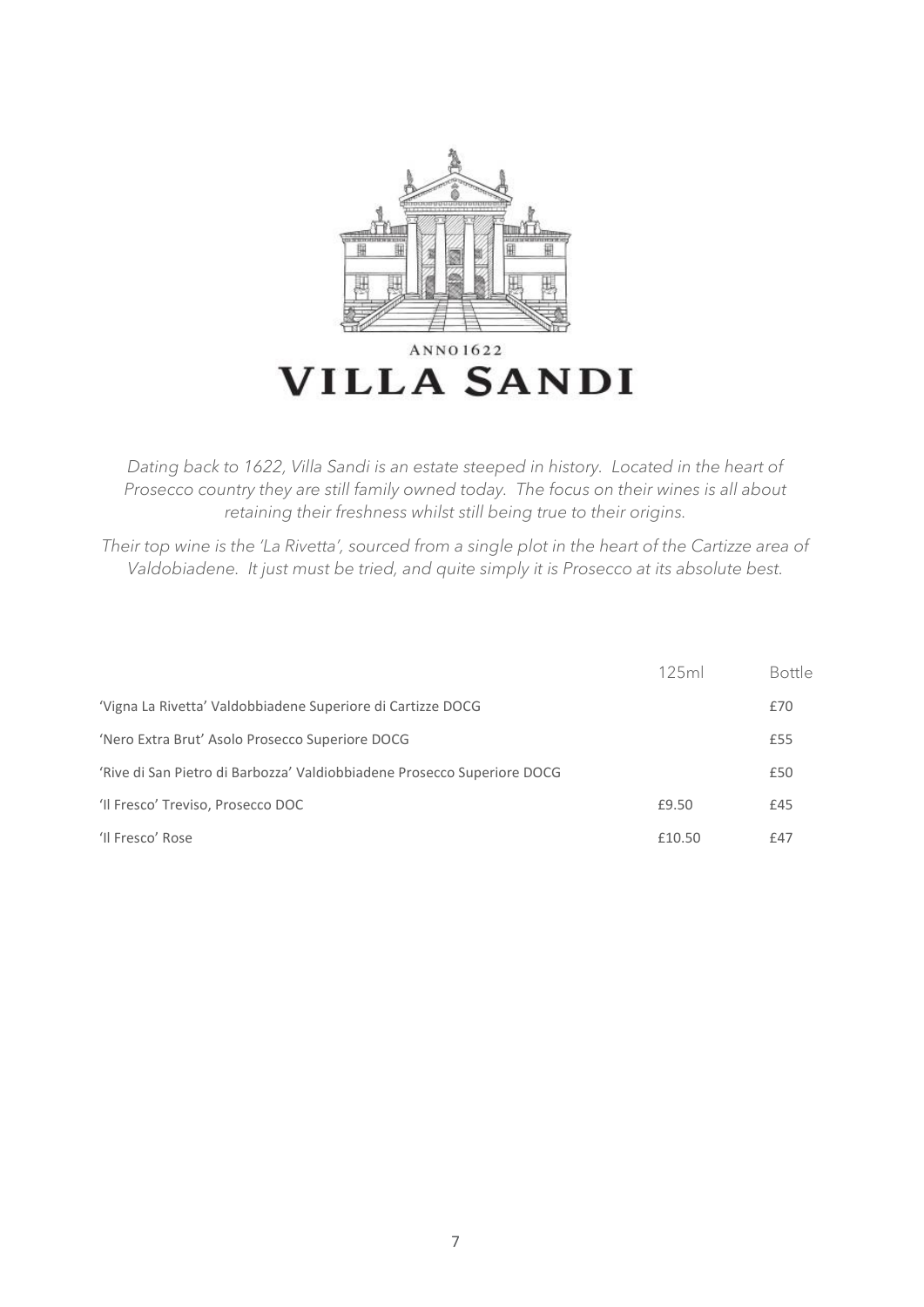*Champagne & Sparkling Wine*

Champagne, the home of sparkling wine.

Perfect for any occasion and not just celebrations. We have a great range here from some of the most admired houses in the region along with a couple of fine sparkling wines from other notable areas. It is also worth having a look at the following page for some excellent English sparkling wines.

#### CHAMPAGNES

| <b>Brut</b>        |                      |                                                                                   | 125ml  | <b>Bottle</b>               |
|--------------------|----------------------|-----------------------------------------------------------------------------------|--------|-----------------------------|
| 76.<br>50.         | N.V.<br>N.V.         | Moet Chandon, Imperial Brut<br><b>Bollinger Special Cuvée</b>                     | £18.00 | £95.00<br>£120.00           |
| 52.                | N.V.                 | Krug Grande Cuvée                                                                 |        | £350.00                     |
| 57.<br>58.         | N.V.<br>2012         | Louis Roederer Brut Premier<br>Louis Roederer Cristal                             |        | £110.00<br>£335.00          |
| 59.                | 2012                 | Dom Pérignon                                                                      |        | £300.00                     |
| 62.                | N.V.                 | Pol Roger Brut Réserve                                                            |        | £130.00                     |
| 64.                | N.V.                 | Veuve Clicquot, Yellow Label                                                      |        | £99.00                      |
| 68.<br>69.<br>71.  | N.V.<br>2004<br>N.V. | <b>Gardet Brut Tradition</b><br>Gardet, Cuvée Charles Gardet<br>Ployez-Jacquemart |        | £74.00<br>£165.00<br>£82.00 |
| Rosé<br>65.<br>55. | N.V.<br>N.V.         | Veuve Clicquot Rosé Brut<br>Laurent Perrier Cuveé Rosé                            |        | £120.00<br>£180.00          |
|                    |                      | <b>SPARKLING WINES</b>                                                            |        |                             |
|                    |                      |                                                                                   |        | Bottle                      |
| 241.               | N.V.                 | Nyetimber Classic Brut, England                                                   |        | £100.00                     |
| 242.<br>243.       | 2010<br>N.V.         | Nyetimber Blanc de Blancs, England<br>Nyetimber Rosé, England                     |        | £122.00<br>£115.00          |
| 244.               | N.V.                 | Bolney Estate 'Bolney Bubbly'                                                     |        | £76.00                      |
| 245.               | 2014                 | Hoffmann & Rathbone, Classic Cuveé, England                                       |        | £86.00                      |
| 246                | 2011                 | Hoffmann & Rathhone Rosé England                                                  |        | £120.00                     |

246. 2011 Hoffmann & Rathbone, Rosé, England £120.00 247. 2011 Hoffmann & Rathbone, Blanc de Blanc, England  $\qquad 247.$  2011 Hoffmann & Rathbone, Blanc de Blanc, England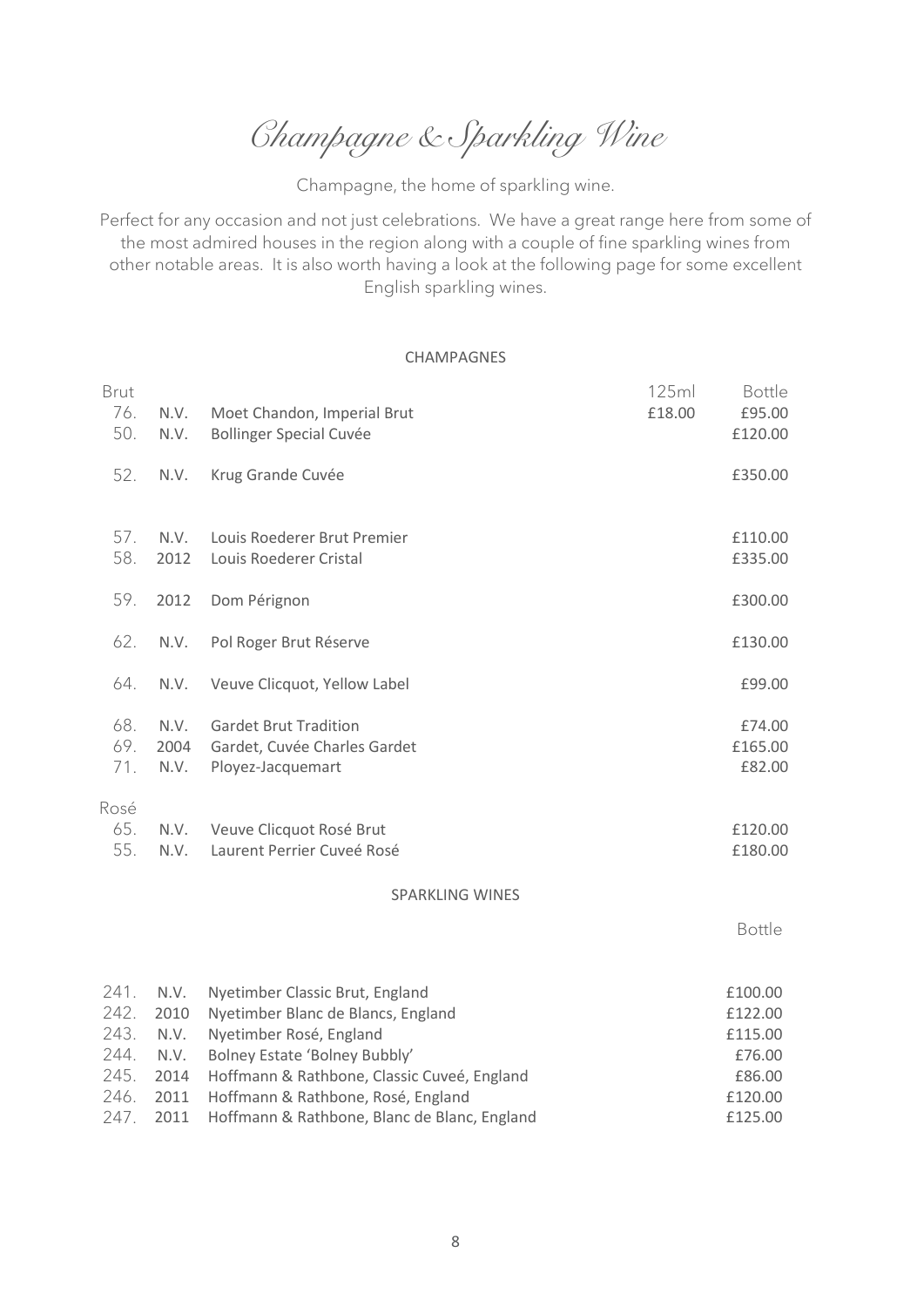*English Wines*

The English wine industry is a comparative young upstart compared to its continental cousins. However, with advances in technology and wine makers unperturbed by the inclement weather some quality wines are now being produced. Sparkling wine has become a real forte for the industry and Bolney Estate is undoubtedly one of the leading producers of still wine in the country.

#### **WHITES**

|  |                                                             | Bottle |
|--|-------------------------------------------------------------|--------|
|  | 221. 2020 Bolney Lychgate White, Sussex                     | £52.00 |
|  | 222. 2018 Dart Valley Reserve White, Sharpham Estate, Devon | £43.00 |
|  |                                                             |        |

#### ROSÉ

|  |                                       | Bottle |
|--|---------------------------------------|--------|
|  | 230. 2019 Bolney Estate, Rosé, Sussex | £55.00 |

SPARKLING WINES

|  |                                                        | <b>Bottle</b> |
|--|--------------------------------------------------------|---------------|
|  | 241. N.V. Nyetimber Classic Brut                       | £100.00       |
|  | 242. 2013 Nyetimber Blanc de Blancs                    | £122.00       |
|  | 243. N.V. Nyetimber Rose                               | £115.00       |
|  | 244. N.V. Bolney Estate 'Bolney Bubbly'                | £76.00        |
|  | 245. 2014 Hoffmann & Rathbone, Classic Cuveé, England  | £86.00        |
|  | 246. 2011 Hoffmann & Rathbone, Rosé, England           | £120.00       |
|  | 247. 2011 Hoffmann & Rathbone, Blanc de Blanc, England | £125.00       |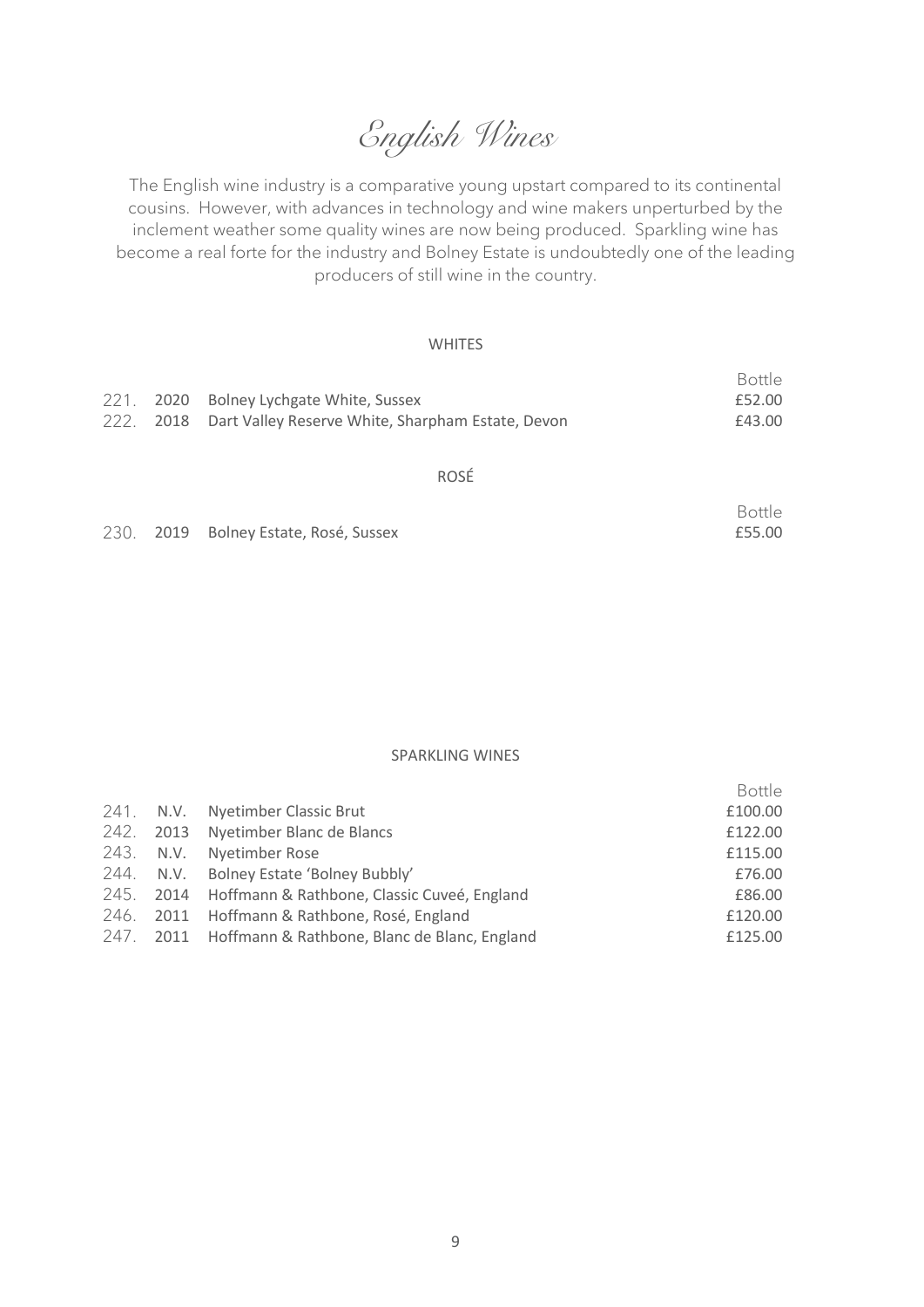*French White Wine*

#### REGIONAL FRENCH WHITES

Larely from the south of France, comprising areas such as the Languedoc and Roussillon continuing all the way east, to the foothills of the Alps and the border with Italy. This large area produces many diverse styles of wine, from lighter fresh Picpoul to richer oxidative Vin Jaune.

|      |      |                                                                      | Bottle  |
|------|------|----------------------------------------------------------------------|---------|
| 81.  | 2020 | Marsanne/Viognier, Xavier Roger, Languedoc-Roussillon                | £35.00  |
| -82. |      | 2020 Picpoul de Pinet, Domaine de la Serre                           | £41.00  |
| 83.  |      | 2010 Vin Jaune, Domaine de Savagny                                   | £111.00 |
| 84.  |      | 2015 Saint-Mont, "Le Faite", Plaimont                                | £63.00  |
| 85   |      | 2017 Corbiéres, Chateau Trillol (Roussanne/Maccabeu), Famille Sichel | £52.00  |
| 86.  |      | 2020 Rousette de Savoie, Altesse, Chevallier-Bernard                 | £52.00  |

#### LOIRE VALLEY WHITES

The valley follows the Loire river through scenic countryside until it flows into the Atlantic in the north west of France. Lovely Muscadet wines are produced near the coast, delicious with shellfish and seafood, whilst the elegant restrained Sauvignon comes from the towns of Sancerre and Pouilly Fumé.

|  |                                                                    | Bottle |
|--|--------------------------------------------------------------------|--------|
|  | 90. 2020 Muscadet de Sèvre-et-Maine, Auguste Bonhomme              | £38.00 |
|  | 28. 2020 Vouvray, La Forcine, Auguste Bonhomme                     | £43.00 |
|  | 92. 2020 Pouilly Fumé, Château de Tracy                            | £76.00 |
|  | 93. 2021 Sancerre, Domaine Bailly                                  | £54.00 |
|  | 94. 2018 Anjou Blanc, Chenin Sec 'Les Ardoisieres', Cháteau Princé | £69.00 |

#### ALSACE WHITES

In the west of the country right up against the German border, this beautiful scenic region makes stunning aromatic whites, from the light Pinot Blanc, to the richer floral Gewürztraminer, and perhaps best of all, the moreish dry Riesling.

|  |                                                           | <b>Bottle</b> |
|--|-----------------------------------------------------------|---------------|
|  | 23. 2019 Riesling Dopff & Irion                           | £46.00        |
|  | 101. 2019 Pinot Blanc, Hugel, Riquewihr                   | £46.00        |
|  | 102. 2018 Gewürztraminer, Dopff & Irion                   | £42.00        |
|  | 103. 2016 Gewürztraminer Grand Cru Sporen, Dopff & Irion  | £80.00        |
|  | 104. 2019 Riesling Grand Cru Schoenenbourg, Dopff & Irion | £67.00        |
|  | 105. 2019 Riesling, Hugel, Riquewihr                      | £60.00        |
|  | 106. 2017 Riesling, Clos Windsbuhl, Zind Humbrecht        | £120.00       |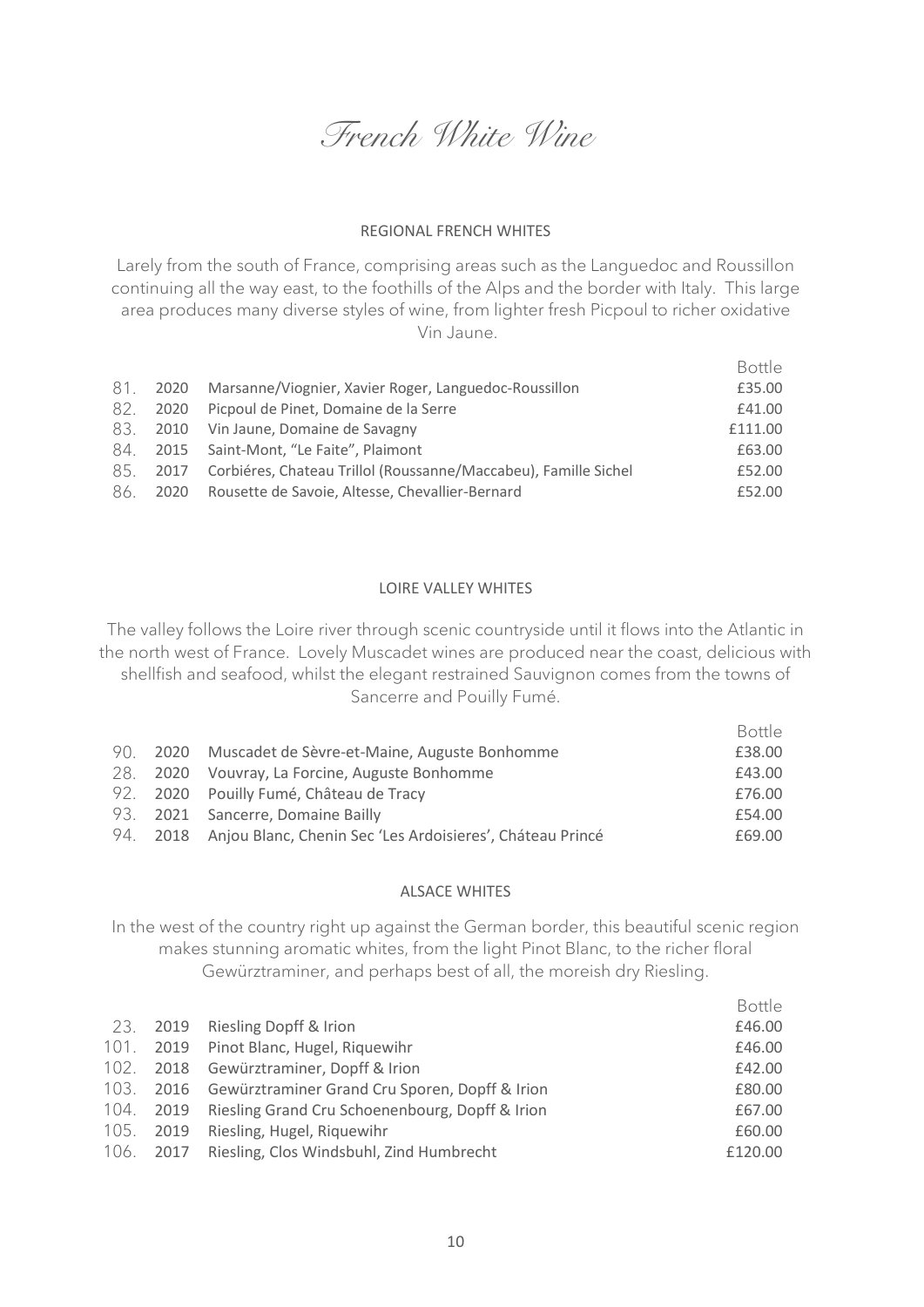#### BURGUNDIAN WHITES

Arguably the best region for white wines in the world, Burgundy is certainly one of the most famous. All the whites in this section are made with Chardonnay, yet all of them are different in style, showing the incredible diversity of the Burgundian landscape. Crisp dry unoaked Chablis is made in the north, while much rounder, richer full-bodied whites are made in the Villages of Chassagne, Puligny and Meursault. These villages produce some of the most sought-after white wine in the world.

|      |      |                                                             | <b>Bottle</b> |
|------|------|-------------------------------------------------------------|---------------|
| 26.  | 2020 | Chablis, Domaine Philippe Testut                            | £72.00        |
| 111. | 2020 | Chablis 1er Cru Montée de Tonnerre, Domaine Philippe Testut | £84.00        |
| 112. | 2016 | Chablis Grand Cru Les Grenouilles, Domaine Philippe Testut  | £130.00       |
|      |      |                                                             |               |
|      |      |                                                             |               |
| 114. | 2012 | St-Aubin 1er Cru Clos du Meix, Domaine Hubert Lamy          | £104.00       |
|      |      |                                                             |               |
| 115. | 2016 | Chassagne-Montrachet 1er Cru, Domaine Guy Amiot             | £145.00       |
|      |      |                                                             |               |
|      |      |                                                             |               |
|      |      |                                                             |               |
|      |      |                                                             |               |
| 120. | 2014 | Puligny-Montrachet 1er Cru Pucelles, Domaine Leflaive       | £500.00       |
|      |      |                                                             |               |

|  | 121. 2014 Chevalier-Montrachet Grand Cru, Domaine Leflaive<br>122. 2011 Le Montrachet Grand Cru, Domaine Amiot Guy & Fils | £1100.00<br>£875.00 |
|--|---------------------------------------------------------------------------------------------------------------------------|---------------------|
|  | 123. 2018 Meursault Clos Felix, Domaine Bernard Michelot                                                                  | £122.00             |
|  | 124. 2020 Mácon-Chardonnay, Domaine Talmard                                                                               | £55.00              |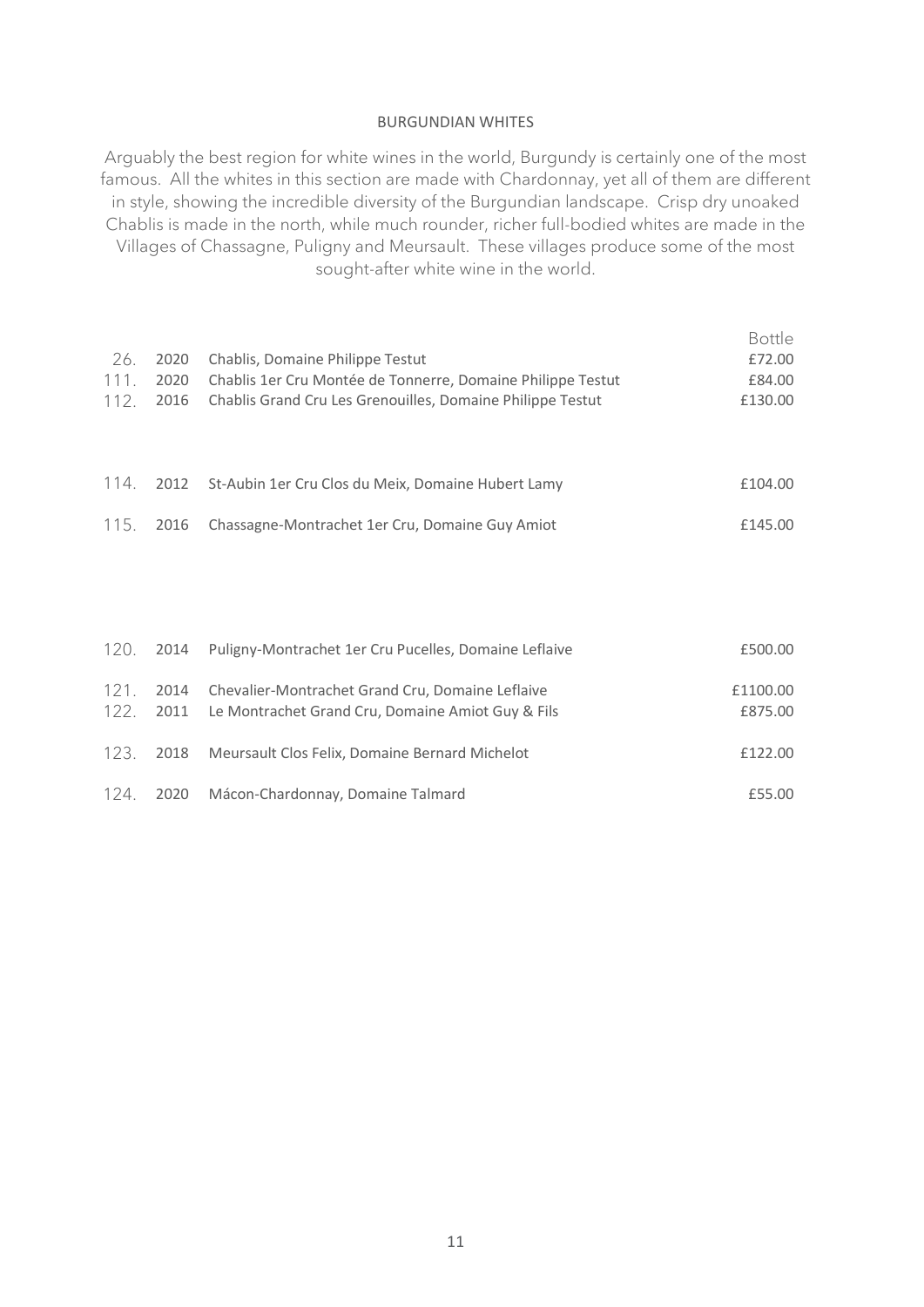#### BORDEAUX WHITE

Whilst more renowned for its red wine, lovely dry Sauvignon and Sémillon wines are fashioned in Bordeaux. Our dry white Bordeaux wines are made predominantly for Sauvignon and are rich in flavour yet dry and elegant

Bottle

|  |                                                        | -----  |
|--|--------------------------------------------------------|--------|
|  | 150. 2018 Château Trebiac Blanc, Graves                | £65.00 |
|  | 151. 2018 Château Lafont-Menaut, Blanc, Pessac-Léognan | £67.00 |

#### RHONE VALLEY WHITES

This region follows another famous river, the Rhône, which flows from the Alps to the Mediterranean. Northern parts of the region produce a delicious Viognier from Condrieu. Marsanne and Roussanne are used in Crozes-Hermitage, whilst further south in the famed Châteauneuf-du-Pape area, a huge multitude of grapes are blended to make an incredible, rich, sophisticated and serious white.

|  | 140. 2017 Domaine du Vieux Télégraphe, Châteauneuf-du-Pape Blanc | £120.00 |
|--|------------------------------------------------------------------|---------|
|  | 141. 2019 M & N Chevalier, 'Les Pends', Crozes-Hermitage Blanc   | £77.00  |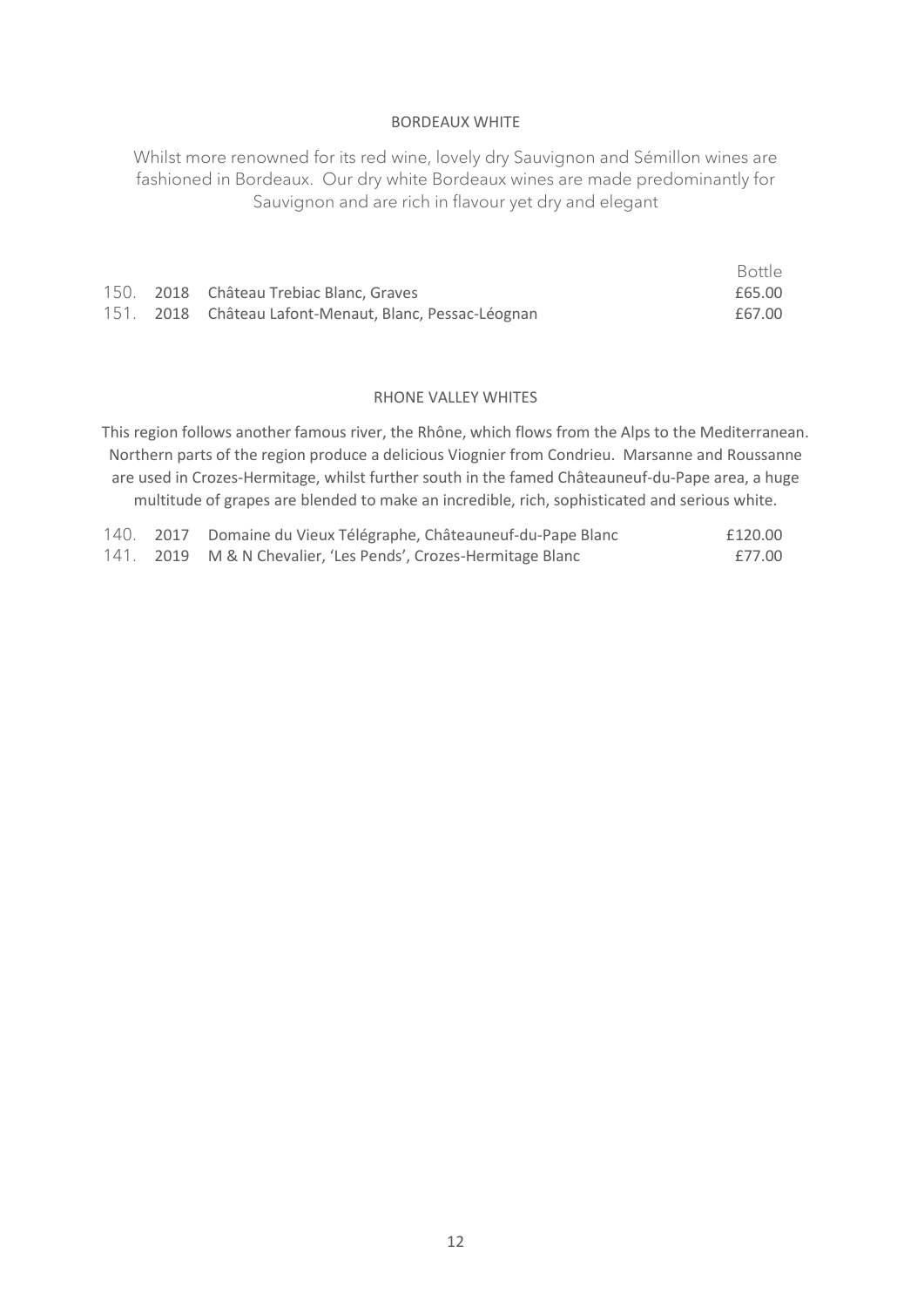*White Wines Of Europe*

#### ITALIAN WHITES

Italy is home to a diverse range of wines, from the unusual Müller Thurgau in the north to more rounded riper ones like Garganega from Soave. One of my favourites, Gavi is fresh, lean, very dry and made from the Cortese grape

|  |                                                    | Bottle |
|--|----------------------------------------------------|--------|
|  | 21. 2020 Pinot Grigio Ca' Tesore, Friuli           | £39.00 |
|  | 155. 2020 Pinot Grigio, Villa Sandi, Veneto        | £40.00 |
|  | 156. 2019 Soave Classico, Ca' Visco Coffele        | £54.00 |
|  |                                                    |        |
|  | 158. 2020 Gavi 'I Risi', Mario Giribaldi, Piedmont | £44.00 |
|  | 159. 2019 Grillo, Rupe Secca, Sicily               | £34.00 |
|  |                                                    |        |

#### SPANISH WHITES

Spain, another country producing a huge variety of wine styles. Delicious oak-aged white Riojas are serious food wines, whilst the fabulous Albariño from Galicia in the north west can make for an interesting alternative to Sauvignon Blanc. Godello, also from the north is a much smoother rounded white, maybe even comparable to some Burgundies.

|  |                                                                | <b>Bottle</b> |
|--|----------------------------------------------------------------|---------------|
|  | 175. 2015 Blanco Reserva, Rioja Vega, Rioja                    | £126.00       |
|  | 29. 2019 Tempranillo Blanco, Rioja Vega, Rioja                 | £52.00        |
|  | 176. 2020 Albariño, 'Bernon' Bodegas Aquitania, Rias Baixas    | £42.00        |
|  | 178. 2020 Verdejo, Oro de Castilla, Hermanos del Villar, Rueda | £35.00        |
|  | 179. 2020 Txakoli, Txomin Etxaniz, Getariako Txakolina         | £45.00        |

#### PORTUGUESE WHITES

White wine is not the first thing to spring to mind when thinking of Portugal, however they really make delicious whites. From the crisp approachable Coroa d'Ouro to the much more full bodied and rich Branco da Ribeira.

|      |                                                    | Bottle  |
|------|----------------------------------------------------|---------|
| 190. | 2020 Coroa d'Ouro, Douro Valley                    | £36.00  |
| 191. | 2018 Vale de Cavalos, Manoel Poças, Douro Valley   | £45.00  |
| 192. | 2018 Branco da Ribeira, Manoel Poças, Douro Valley | £132.00 |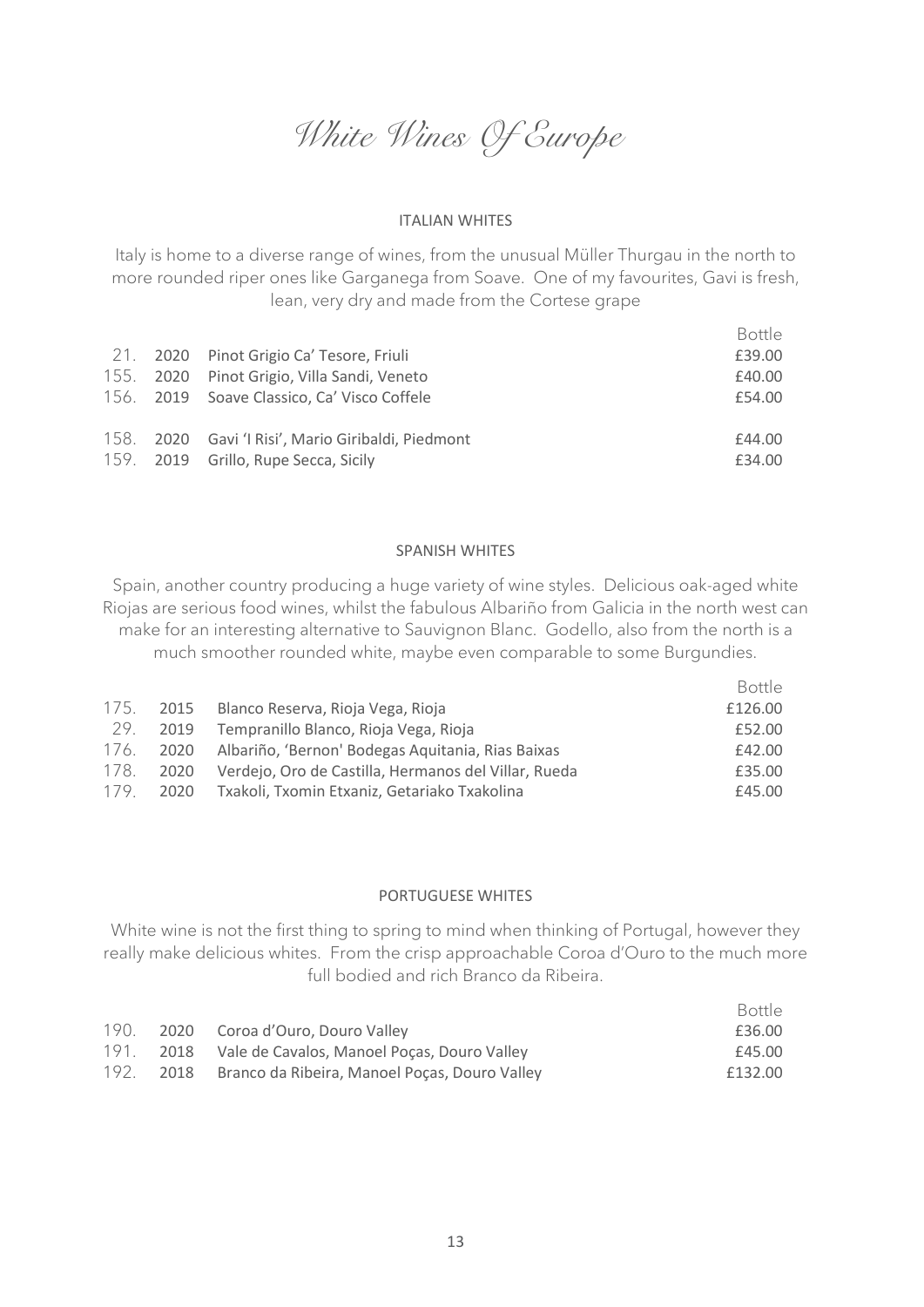#### GERMAN WHITES

Germany is famed for its Riesling and rightly so. It is potentially the world's most varied grape, producing the rich, slightly sweet Spätlese and the off-dry medium Kabinett. Some would argue that these are the greatest whites in the world and Riesling the most noble variety.

|      |      |                                                              | <b>Bottle</b> |
|------|------|--------------------------------------------------------------|---------------|
| 195. |      | 2020 Piesporter Michelsberg, Mosel                           | £34.00        |
| 196. | 2009 | Riesling Spätlese, von Simmern, Erbacher Marcobrum, Rheingau | £105.00       |
| 197. | 2006 | Riesling Auslese, Mönchhoff, Ürzig Würzgarten, Mosel         | £85.00        |

#### AUSTRIAN WHITE

Historically much maligned, the Austrian wine industry is now producing beautiful wines, right up there with the best the rest of Europe has to offer. The most famous native variety is Grüner Veltliner producing a classic dry white, floral and mineral with a hint of spice.

|  |                                                              | <b>Bottle</b> |
|--|--------------------------------------------------------------|---------------|
|  | 205. 2018 Grüner Veltliner, Hirschvergnügen, Hirsch, Kamptal | £65.00        |
|  | 206. 2019 Riesling Terrasse, Bründlmayer, Kamptal            | £86.00        |

#### EASTERN & CENTRAL EUROPEAN WHITES

A litleoff the beaten track, there are now many exciting up and coming wine producers from across central Europe. From the intense and serious fine wines of Poland, excellent value examples of varietal typicity from Hungary and Bulgaria, to the fantastic, sumptuous Rebula from Slovenia

|  |                                                                | Bottle |
|--|----------------------------------------------------------------|--------|
|  | 210. 2016 Talisman, Dry Furmint, Magyarorszag, Hungary         | £37.00 |
|  | 20. 2020 Talisman Grüner Veltliner, Magyarorszag, Hungary      | £36.00 |
|  | 211. 2020 Chateau, Burgozone, Viognier, Danube Plain, Bulgaria | £36.00 |
|  | 212. 2019 Silesian, Johanniter Sur Lie, Poland                 | £69.00 |
|  | 213. 2018 Biale Wytrawne, Riesling 'R18', Poland               | £90.00 |
|  | 214. 2018 Edi Simčič, Rebula, Goriska Brda, Slovenia           | £72.00 |

#### GREEK WHITE

In a continent with some incredible vinous history, the wine industry in Greece is undoubtedly one of the oldest in Europe. The Skouras wine is from Peloponnese made from native grapes. It has lovely floral aromatics and citrus fruits on the palate. Whilst the island wines are wonderful fresh and crisp alternatives.

|  |                                                              | Bottle |
|--|--------------------------------------------------------------|--------|
|  | 215. 2019 Cuvée Prestige White, Domaine Skouras, Peloponnese | £39.00 |
|  | 216. 2017 3.14, Vidiano, Domaine Paterianakis                | £77.00 |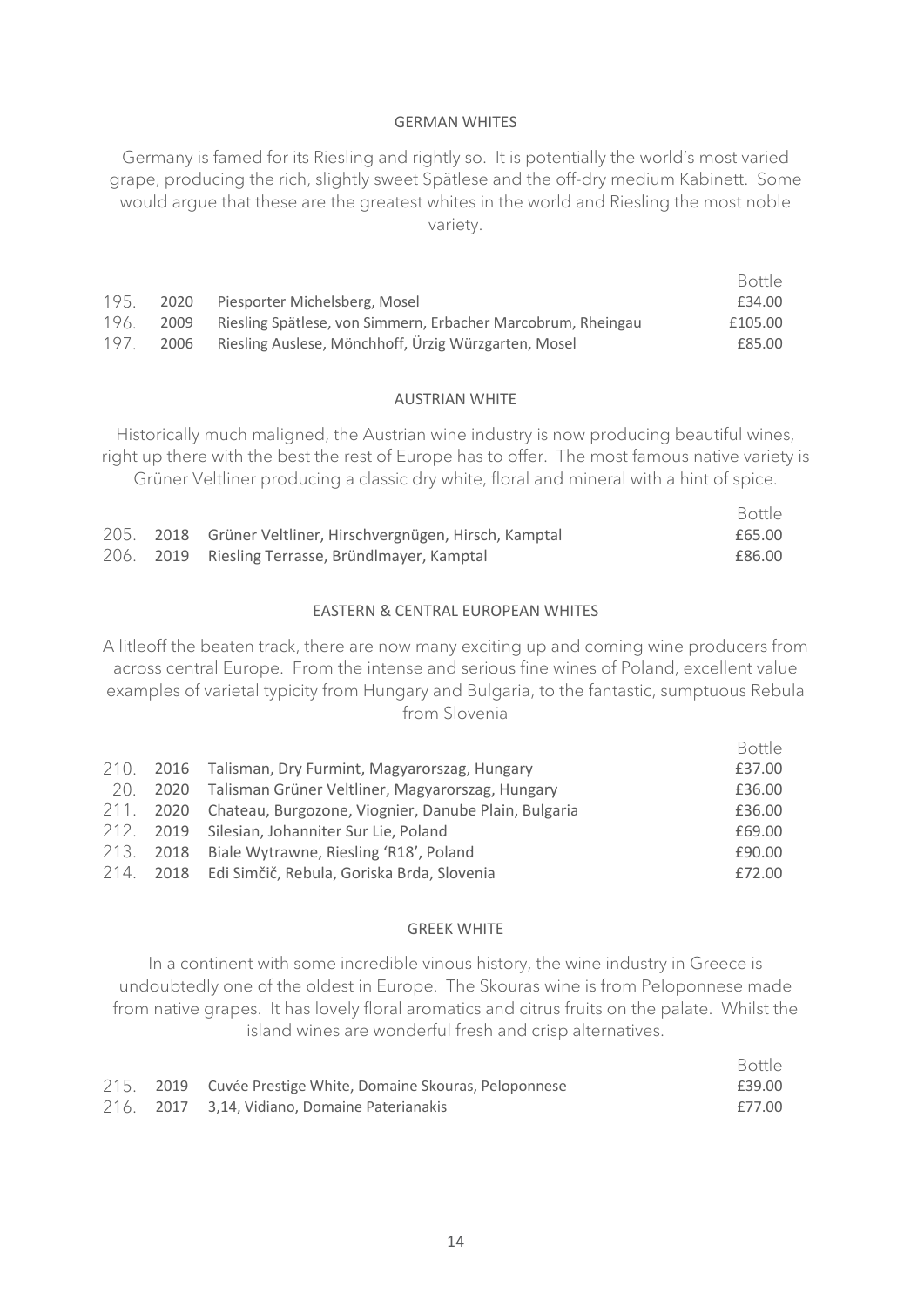*White Wines Of The World*

#### AUSTRALIAN WHITES

One of the largest producers of wine in the world, Australian wine continues to go from strength to strength. Their modern Chardonnays can give some Burgundies a run for their money, whilst Riesling and Semillon have found a home in the Clare Valley.

|  |                                                       | Bottle |
|--|-------------------------------------------------------|--------|
|  | 24. 2021 Chardonnay, Kingston Estate, Padthaway       | £50.00 |
|  | 261. 2015 Growers' Sémillon, Mitchell, Claire Valley  | £46.00 |
|  | 262. 2018 Watervale Riesling, Mitchell, Claire Valley | £48.00 |

#### NEW ZEALAND WHITES

Home to Marlborough and its own quintessential style of Sauvignon Blanc, New Zealand has so much more to offer than just this one varietal. Chardonnay is well established and producing great wines at much better value for money than elsewhere in the world. Look out for Felton Road, undoubtedly one of the country's great producers of red as well as white.

|  | 2021 Sauvignon Blanc, Kuki, Marlborough                     | Bottle<br>£44.00 |
|--|-------------------------------------------------------------|------------------|
|  | 282. 2019 Chardonnay, 'Block 2', Felton Road, Central Otago | £120.00          |

#### SOUTH AFRICAN WHITES

The quality of wine here has increased exponentially over the last decade or so in South Africa with some fantastic small family owned and run operations. For example the Avondale Estate, who produce an incredibly delicious range of wines from their organic and biodynamic vineyards.

|      |      |                                                            | <b>Bottle</b> |
|------|------|------------------------------------------------------------|---------------|
| 25.  | 2018 | Jonty's Ducks, (Chenin Blanc blend) Avondale Estate, Paarl | £55.00        |
| 288. | 2020 | Chardonnay, Ataraxia, Hemel-en-Aarde                       | £90.00        |
| 289. | 2019 | The Frontier Grenache Blanc, Glen Heatlie, Paarl           | £76.00        |
| 290. | 2018 | Terrasse, Chenin Blend, Keermont Estate, Stellenbosch      | £66.00        |
| 291. | 2016 | Anima Chenin Blanc, Avondale Estate, Paarl                 | £64.00        |
| 292. | 2015 | Cyclus, Avondale Estate, Paarl                             | £76.00        |
| 293. | 2020 | Freedom Cross Chardonnay, Franschhoek                      | £34.00        |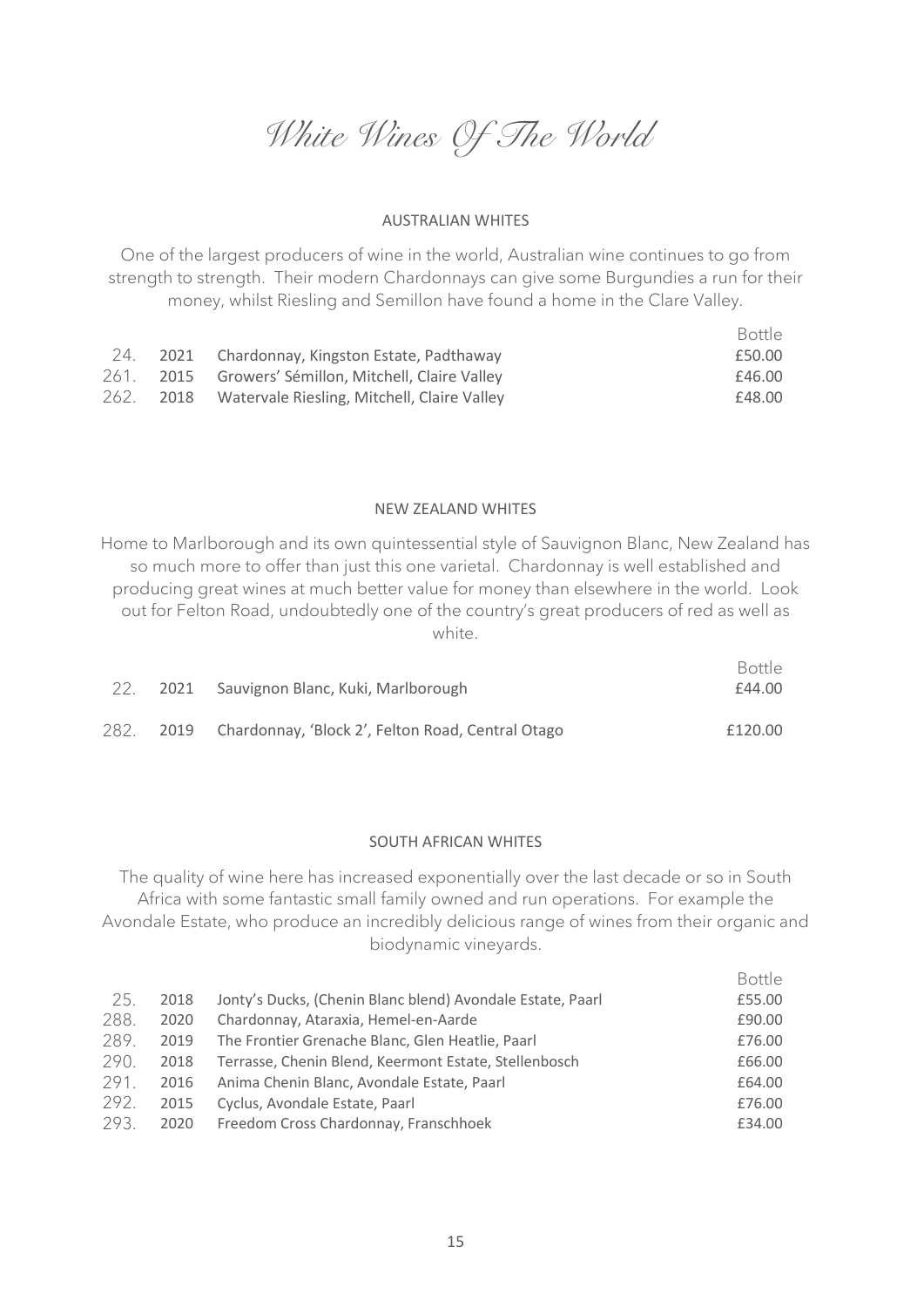#### CHILEAN WHITES

South America is primarily famed for its robust and rich red wines, although some great whites are now made in Chile. Whilst they produce some other more well-known varietals, they are starting to put their own mark on Varietals like Marsanne/ Roussanne blends, made in an Old-World style with New World technology which makes them incredible value for money.

|       |      |                                                         | Bottle |
|-------|------|---------------------------------------------------------|--------|
|       |      | 300. 2020 Sauvignon Blanc, Tonada, Central Valley       | £34.00 |
|       |      | 301. 2019 Chardonnay, Turi, Central Valley              | £35.00 |
| 302   | 2017 | Roussanne Marsanne Gran Reserva, Los Romeros, Colchagua | £41.00 |
| - 27. | 2020 | Gewürztraminer, Reserva, Los Romeros, Central Valley    | £42.00 |

#### USA WHITES

The US makes some of the best wine outside of Europe, sadly high production costs don't make these the most accessible of wines. However, what you do have are wines made with real care by winemakers who have studied at the most prestigious properties in Europe. They specialise in producing small amounts of 'boutique' wine in a myriad of styles.

| They specialise in producting striali amounts of bounque wille in a myriad of styles. |  |  |        |
|---------------------------------------------------------------------------------------|--|--|--------|
|                                                                                       |  |  | $\Box$ |

|  | 320. 2019 Viognier, Cristom Vineyards, Willamette, Oregon       | Bottle<br>£105.00 |
|--|-----------------------------------------------------------------|-------------------|
|  | 322. 2016 Grenache Blanc, Priest Ranch, Napa Valley, California | £80.00            |
|  | 323. 2018 Chardonnay, Reserve, Daou, Paso Robles                | £120.00           |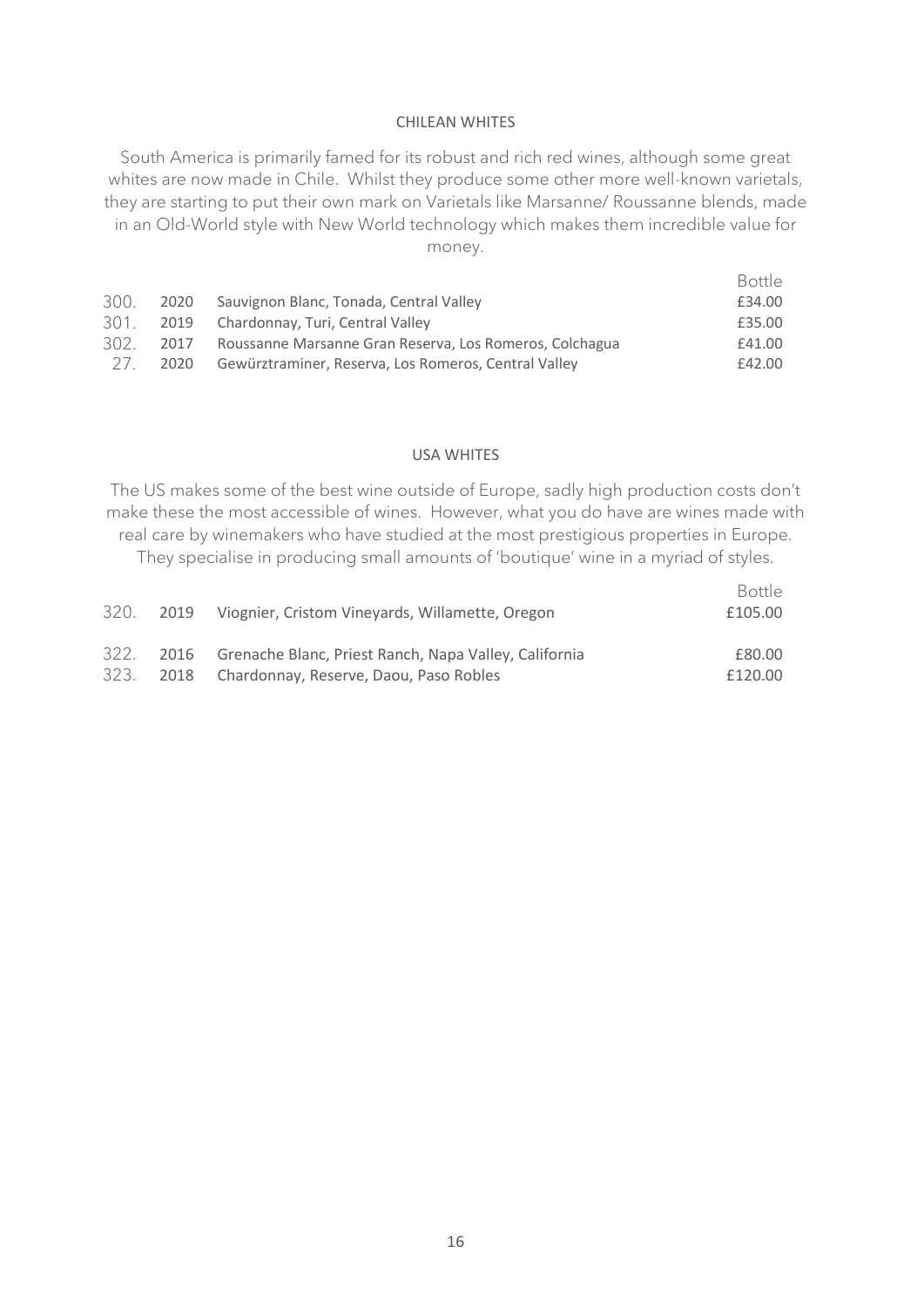*Rosé Wines Of The World*

For our rosé wine selection, I have chosen some of what I think to be the world's best examples of this incredibly popular drink. From the dry super crisp styles of Provence, to fuller richer Rioja rosados, and slightly sweeter zinfandel wine from the States, I think there is something for everyone here. The 'Camissa' from South Africa is especially superb and could best some of the best from Provence, a serious wine!

|      |                                                       | <b>Bottle</b> |
|------|-------------------------------------------------------|---------------|
| 2020 | Quatre Vin, Cotes de Provence, France                 | £48.00        |
| 2021 | Sancerre Rosé, Domaine Sylvain Bailly, France         | £56.00        |
| 2020 | Rioja Rosé, Bodegas Bagordi S.L. Spain                | £34.00        |
| 2019 | Camissa, Avondale Estate, South Africa                | £61.00        |
| 2019 | Discovery Rosé, Daou, Paso Robles, USA                | £76.00        |
| 2021 | Whispering Angel, Chateau d'Esclans, Provence, France | £65.00        |
|      |                                                       |               |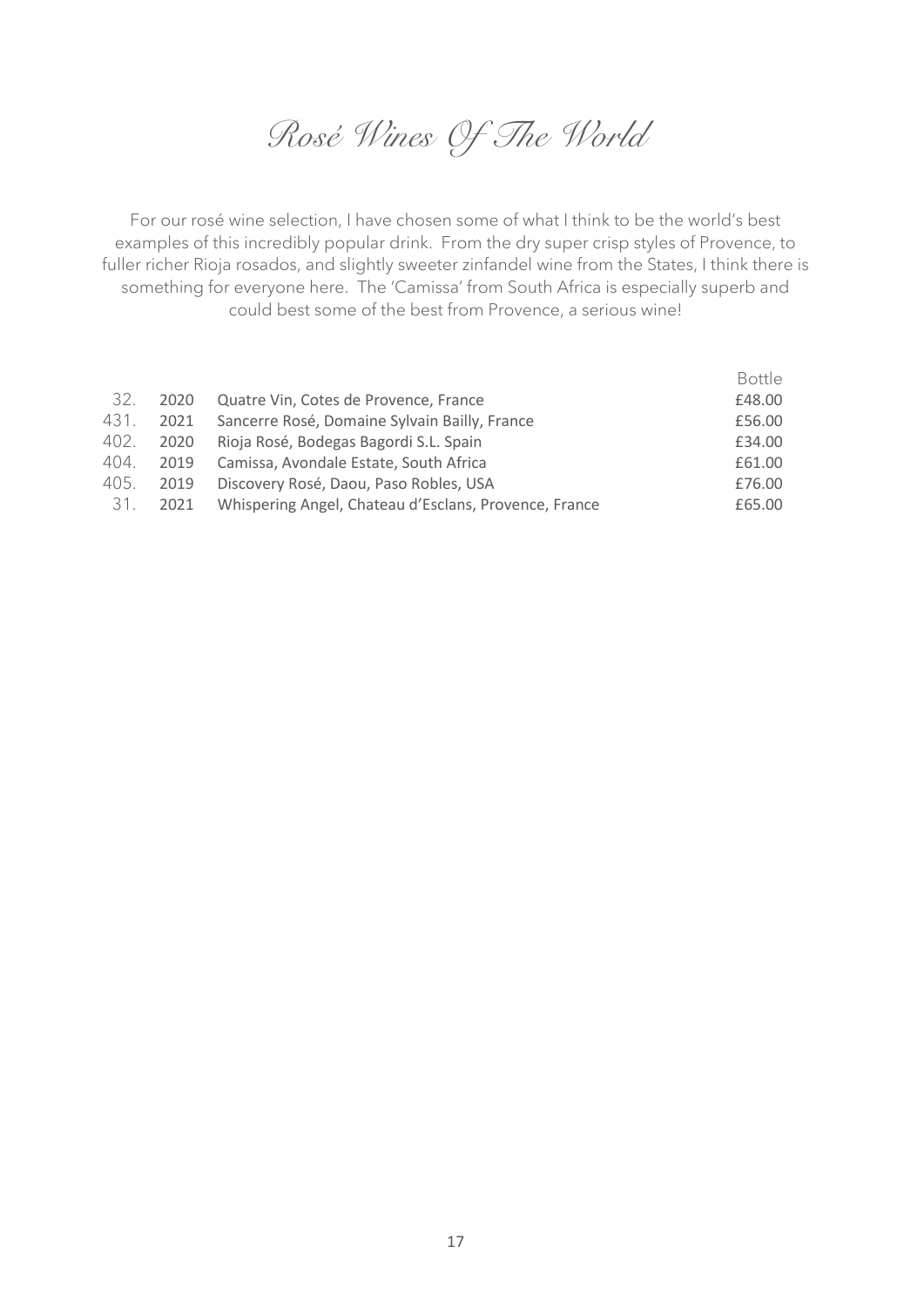*French Red Wines*

#### REGIONAL FRENCH REDS

Relatively rustic in style, with moreish dark fruits, the wines from southern France are mostly made with grape varieties like Grenache, Carignan, Mourvèdre, Syrah as well as more unusual grapes like Tannat. Meanwhile in the foot hills of the Alps wines tend to be more delicate and refined.

| 420. | 2020 | Pinot Noir, Les Argelières, Languedoc-Roussillon          | Bottle<br>£34.00 |
|------|------|-----------------------------------------------------------|------------------|
| 422. | 2014 | Plénitude, Plaimont, Madiran                              | £72.00           |
| 423. | 2015 | Cuvée du Gouverneur, Domaine de la Citadelle, Saint Auban | £68.00           |
| 424. | 2020 | Grenache '223', Producteurs Réunis, Pays d'Oc             | £34.00           |
| 425. | 2020 | Syrah '229', Producteurs Réunis, Pays d'Oc                | £34.00           |
| 426. | 2018 | Pinot Noir/Trousseau, Domaine Ratte, Arbois, Jura         | £105.00          |

#### RHONE VALLEY REDS

Home to the famous Châteauneuf-du-Pape, these wines are blended from up to eighteen different varietals! Our choice of Rhone Valley wines is predominantly blended from Grenache, Mourvèdre and Syrah grapes.

| 449. | 2018 | Arbouse, Massif d'Uchaux, Cotes du Rhone Villages         | £39.00  |
|------|------|-----------------------------------------------------------|---------|
| 450. | 2016 | Gigondas 'Les Racines', Domaine Les Pallières             | £80.00  |
| 452. | 2011 | Château de Beaucastel, Châteauneuf-du-Pape                | £166.00 |
| 455. | 1994 | Beaucastel, Hommage à Jacques Perrin, Châteauneuf-du-Pape | £350.00 |
| 456. | 2007 | Beaucastel, Hommage à Jacques Perrin, Chateauneuf-du-Pape | £500.00 |
| 459. | 1996 | Côte Rôtie, La Mordoreé, Chapoutier                       | £238.00 |
| 460. | 2016 | Crozes-Hermitage 'Clos de Grives', Domaine Combier        | £102.00 |
| 462. | 2017 | Crozes-Hermitage, Etienne Pochon                          | £55.00  |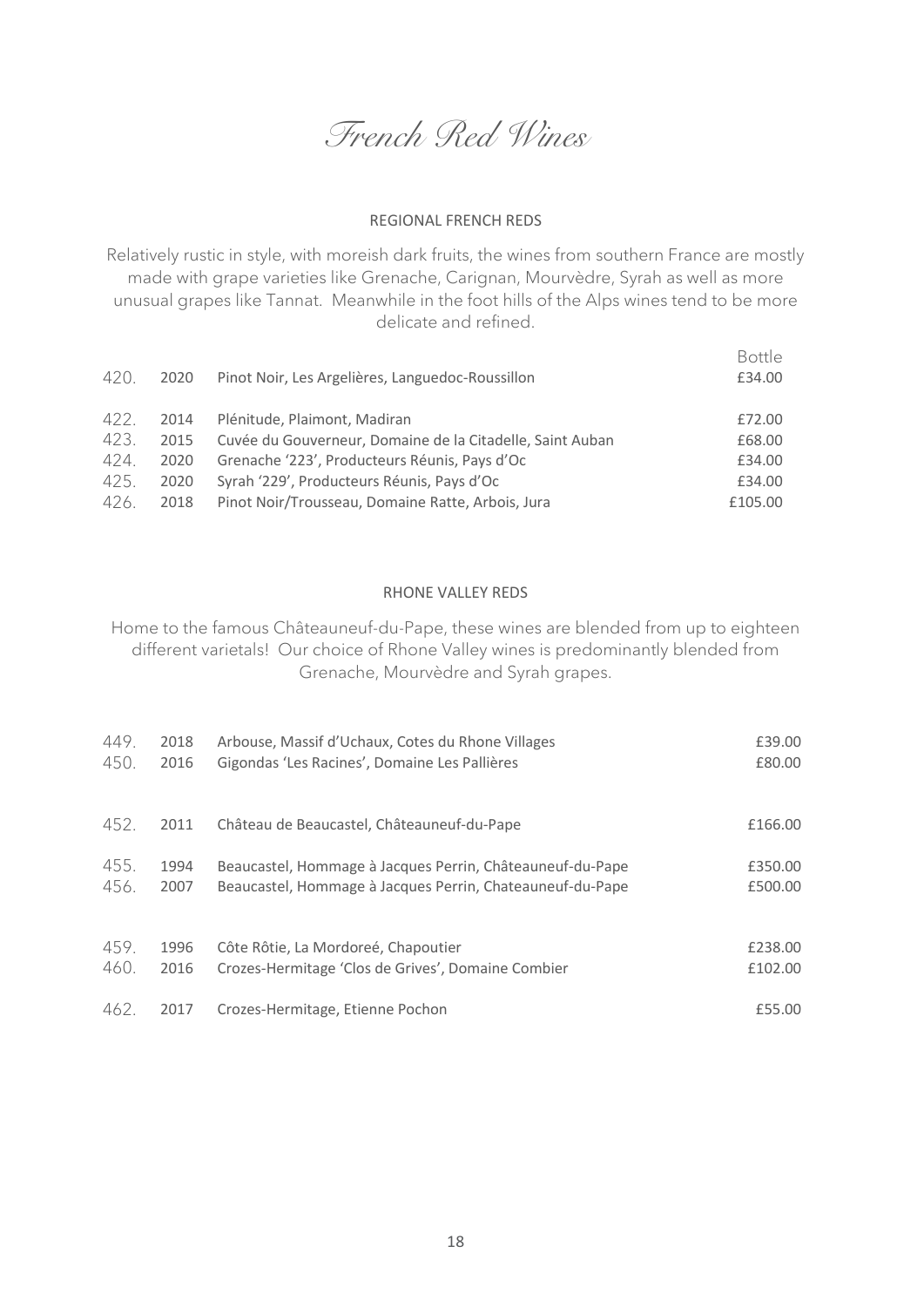#### LOIRE VALLEY REDS

More famed for its delicate refreshing whites, the Loire Valley region makes some lovely light Pinot Noirs and delicious, savoury Cabernet Francs. Relatively undiscovered compared to France's more famous regions it makes for some great fun discoveries.

|      |                                                          | <b>Bottle</b> |
|------|----------------------------------------------------------|---------------|
|      | 440. 2019 Sancerre Rouge, Domaine Sylvain Bailly         | £56.00        |
| 441. | 2020 Chinon La Noblaie, Domaine de la Noblaie            | £47.00        |
|      | 442. 2017 Saumur Champigny, Le Clos du Château de Parnay | £68.00        |

#### BEAUJOLAIS REDS

The Beaujolais is an area to the south of Burgundy producing red wines from the Gamay grape. Largely gone are the days of Beaujolais Nouveau, many growers now focus on natural techniques resulting in light but very fruit forward wines with some gamey flavours coming through in the best.

|      |      | 480. 2021 Fleurie, Domaine Pardon           | Bottle<br>£48.00 |
|------|------|---------------------------------------------|------------------|
| 483. | 2013 | Moulin-à-Vent 'La Rochelle', Olivier Merlin | £85.00           |
| 4/   | 2021 | Beaujolais Village, Domaine Pardon          | £48.00           |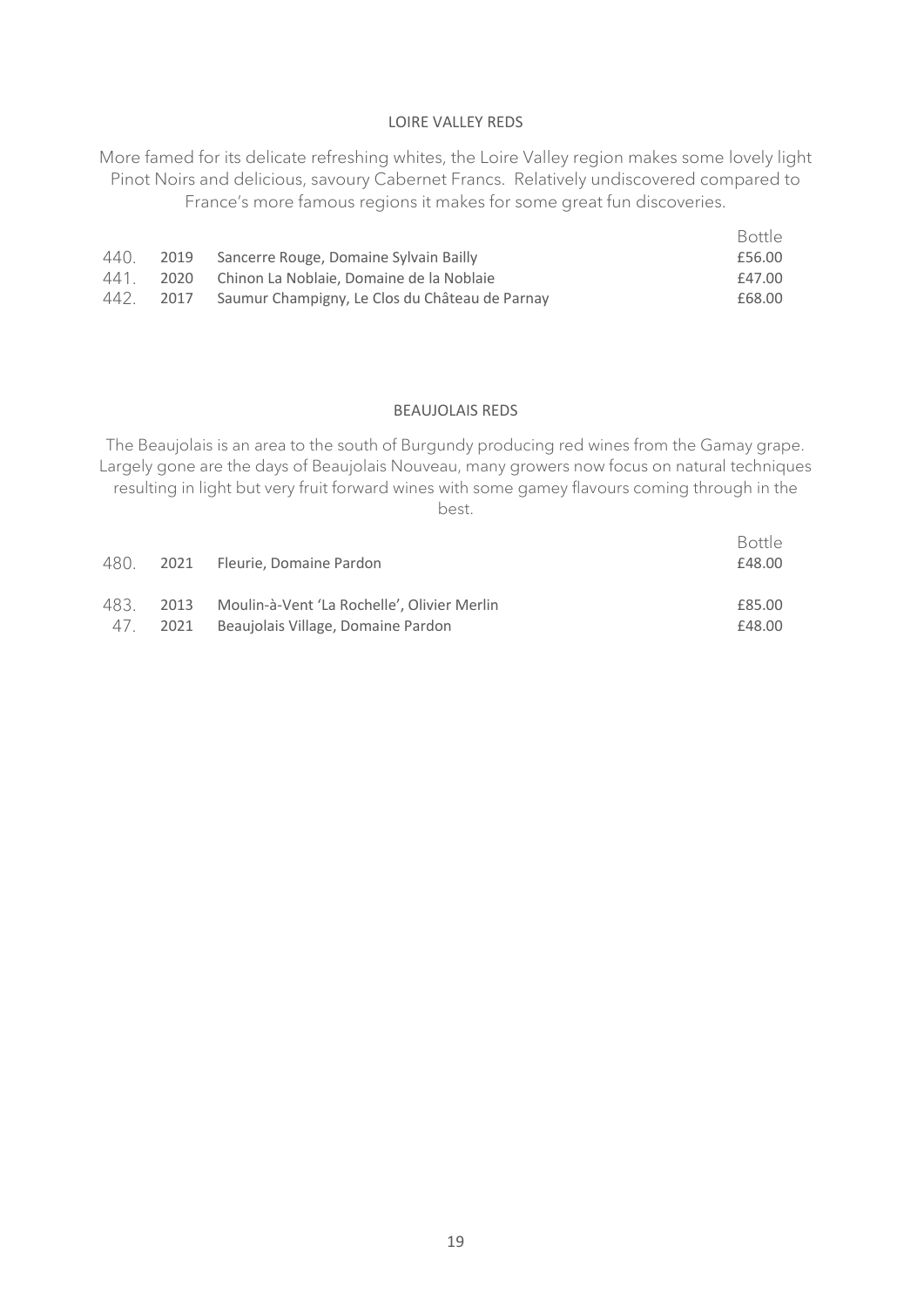#### BURGUNDIAN REDS

Undisputedly the most refined and elegant red wine in the world, Burgundy is the home of Pinot Noir, which has been grown here for centuries. The result is a somewhat over complicated system of vineyard designations which can be a bit of a minefield. We have sieved through the multitudes to present this selection of some of the best.

| 45.                                  | 2018                                 | Bourgogne Pinot Noir, Oliver Merlin                                                                                                                                                                                                 | £65.00                                              |
|--------------------------------------|--------------------------------------|-------------------------------------------------------------------------------------------------------------------------------------------------------------------------------------------------------------------------------------|-----------------------------------------------------|
| 501.                                 | 2009                                 | Marsannay Les Longeroies, Domaine Denis Mortet                                                                                                                                                                                      | £135.00                                             |
| 502.                                 | 2014                                 | Gevrey-Chambertin, Domaine Taupenot Merme                                                                                                                                                                                           | £103.00                                             |
| 504.<br>505.                         | 2006<br>2007                         | Gevrey-Chambertin 1er Cru Les Cazetiers, Domaine Sérafin<br>Charmes-Chambertin Grand Cru, Domaine Sérafin                                                                                                                           | £295.00<br>£300.00                                  |
| 506.<br>507.<br>508.<br>509.<br>524. | 2013<br>1999<br>2002<br>2010<br>2010 | Morey St Denis, Domaine Taupenot Merme<br>Clos de Tart Grand Cru, Mommessin<br>Clos de Tart Grand Cru, Mommessin<br>Chambolle Musigny 1er Cru Les Baudes, Domaine Sérafin<br>Bonnes-Mares Grand Cru, Domaine Comte Georges de Vogüe | £106.00<br>£600.00<br>£690.00<br>£173.00<br>£800.00 |
| 510.                                 | 2012                                 | Vosne-Romanée, Domaine Grivot                                                                                                                                                                                                       | £159.00                                             |
| 513.<br>514.<br>525.                 | 2014<br>2006<br>2007                 | Echezeaux Grand Cru, Domaine Arnoux-Lachaux<br>Romanée-St-Vivant Grand Cru, Domaine Arnoux-Lachaux<br>La Tâche Grand Cru, Domaine de la Romanée-Conti                                                                               | £1200.00<br>£1000.00<br>£5000.00                    |
| 516.                                 | 2007                                 | Nuits-St-Georges, 1er Cru Clos de Forets St George, Domaine de l'Arlot                                                                                                                                                              | £140.00                                             |
| 518.                                 | 2015                                 | Aloxe-Corton, Tollot-beaut                                                                                                                                                                                                          | £130.00                                             |
| 520.                                 | 2011                                 | Pommard 1er Cru Les Epenots, Domaine Voillot                                                                                                                                                                                        | £156.00                                             |
| 522.                                 | 2011                                 | Volnay, Domaine Lafarge                                                                                                                                                                                                             | £129.00                                             |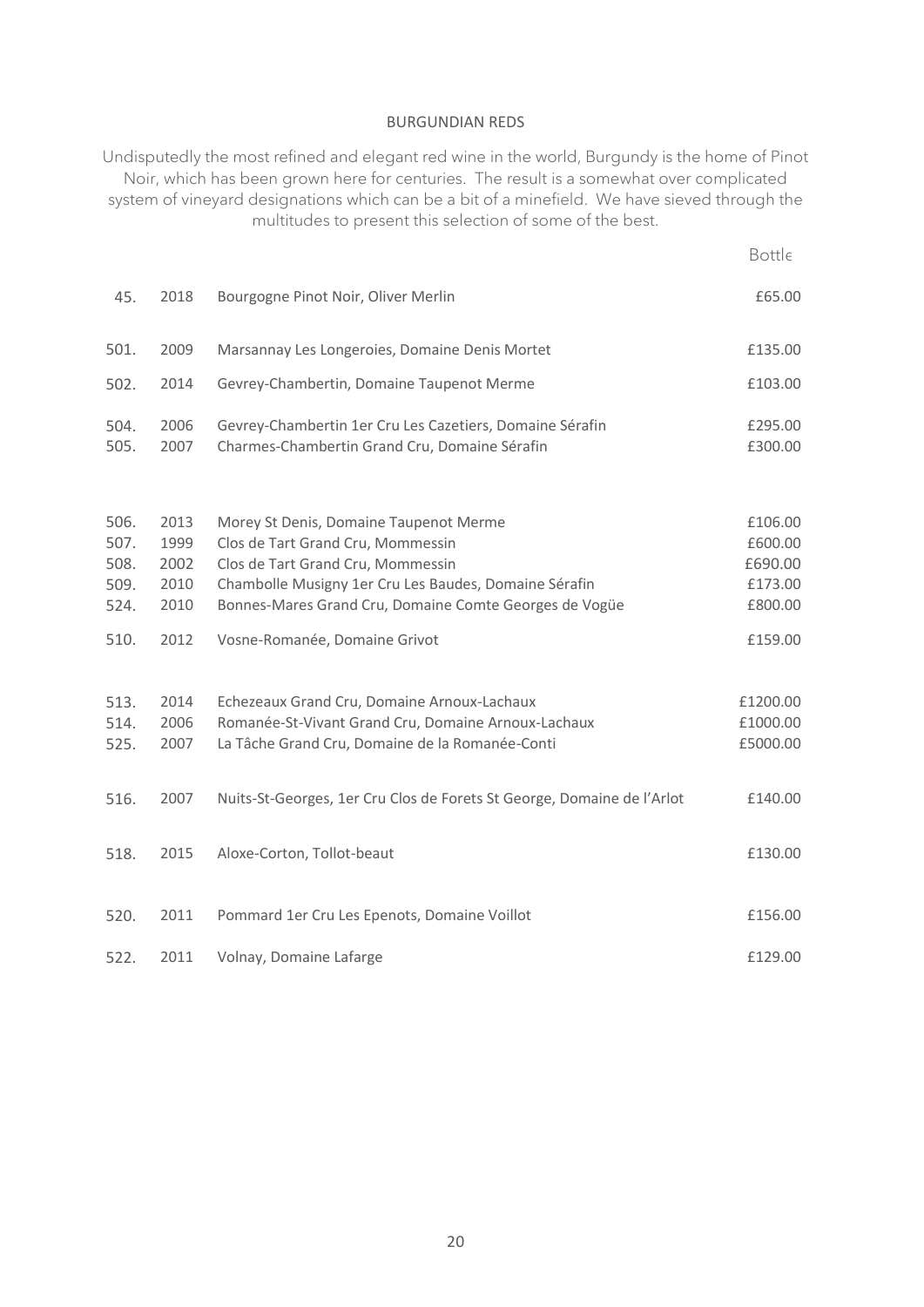#### BORDEAUX REDS

Without doubt, Bordeaux is one of, if not THE world's most famous wine producing region, making dry reds from Cabernet Sauvignon, Cabernet Franc, Merlot and Petit Verdot. Communes such as St-Emilion and Pomerol are made predominately from Merlot driven wines, whilst regions on the other side of the river are led by Cabernet Sauvignon.

| 43.                                  | 2018                                 | Bordeaux Supérieur Château Moulin de Mallet                                                                                                                                                 | £44.00                                              |
|--------------------------------------|--------------------------------------|---------------------------------------------------------------------------------------------------------------------------------------------------------------------------------------------|-----------------------------------------------------|
| 601.                                 | 2018                                 | St Emilion Grand Cru, Château Puy Razac                                                                                                                                                     | £75.00                                              |
| 603.                                 | 2009                                 | St Emilion Grand Cru, Château Pavie,                                                                                                                                                        | £396.00                                             |
| 604.<br>605.                         | 2015<br>2012                         | Lalande de Pomerol, Château les Hauts-Conseillants<br>Pomerol, Clos de Clocher                                                                                                              | £82.00<br>£142.00                                   |
| 607.                                 | 2012                                 | Bourgeois Supérieur, Château Caronne-Ste Gemme                                                                                                                                              | £71.00                                              |
| 609.                                 | 2015                                 | Bourgeois Supérieur, Château Lanessan                                                                                                                                                       | £78.00                                              |
| 630.<br>631.<br>610.                 | 2009<br>2015<br>2003                 | Pessac-Leognan, Château Pape Clemént<br>Pessac-Leognan, Château Smith Haut Lafitte<br>Pessac-Leognan, Château Haut-Brion                                                                    | £310.00<br>£156.00<br>£550.00                       |
| 613.                                 | 2006                                 | Margaux, Château Margaux                                                                                                                                                                    | £700.00                                             |
| 615.<br>616.<br>617.<br>618.<br>620. | 2003<br>2012<br>1998<br>2015<br>2012 | St Julien, Château Léoville-Las-Cases<br>St Julien, Château Langoa-Barton<br>St Julien, Château Gruard Larose<br>Pauillac, Château Grand Puy Lacoste<br>Pauillac, Château Mouton Rothschild | £262.00<br>£149.00<br>£186.00<br>£171.00<br>£550.00 |
| 623.                                 | 2001                                 | Paulliac, Château Lafite Rothschild                                                                                                                                                         | £795.00                                             |
| 624.                                 | 2009                                 | St Estèphe, Château Lafon Rochet                                                                                                                                                            | £149.00                                             |
| 627.<br>632.                         | 1996<br>2010                         | St Estèphe, Château Cos d'Estournel<br>St Estèphe, Château Montrose                                                                                                                         | £280.00<br>£260.00                                  |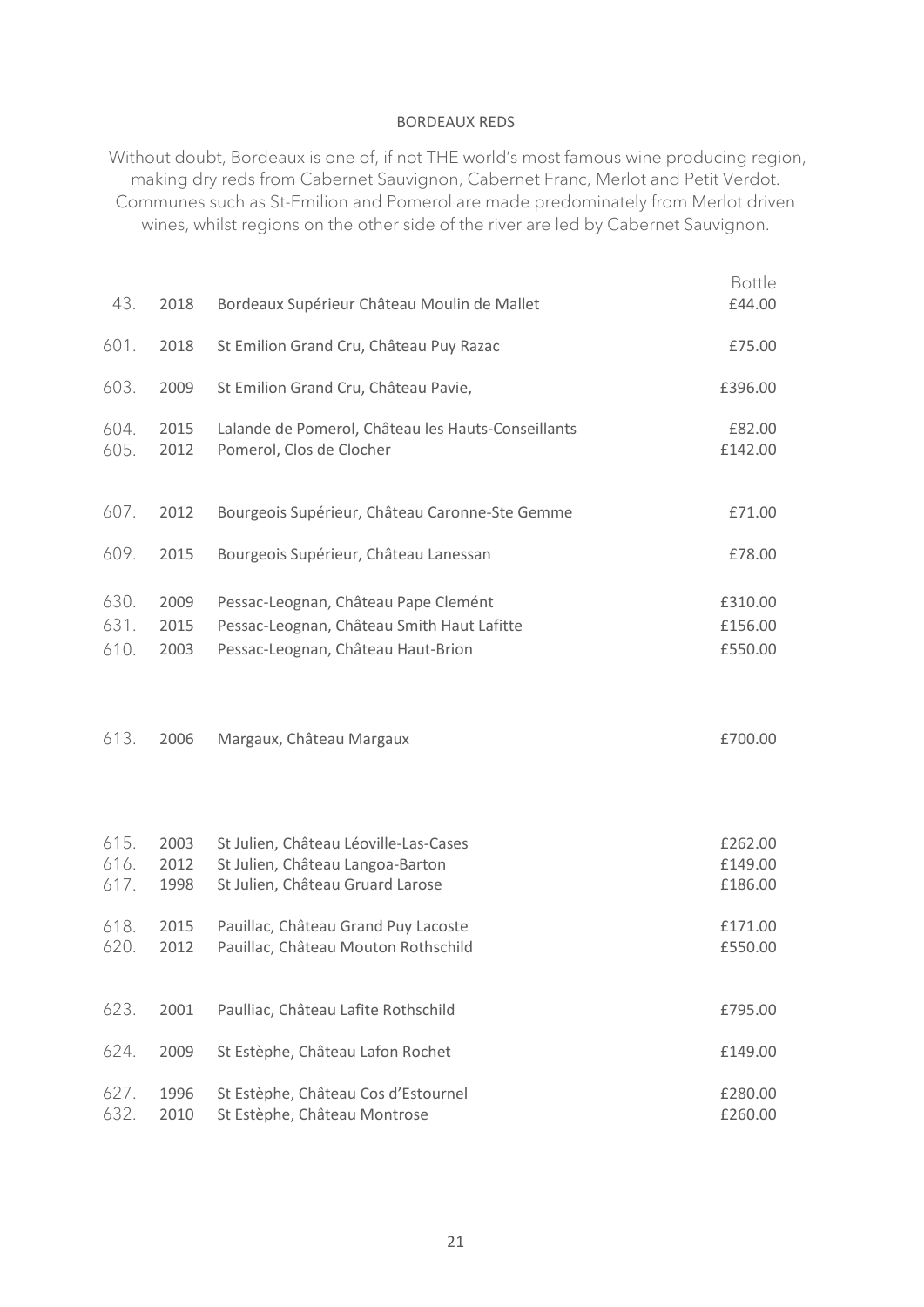*Red Wines Of The World*

#### ITALIAN REDS

Italy is the world's largest producer of wine and enjoys huge success with both its own native grape varieties as well as international varieties such as Cabernet Sauvignon. In the north the Piedmont is home to the noble Nebbiolo grape and grown in Barolo and Barbaresco to make 'the wine of kings. In Tuscany, Sangiovese makes wonderful Chiantis and is also blended with Cabernet to make rich and sumptuous 'Super-Tuscans'; wines that challenge the best Bordeaux has to offer. Further South, grape varieties like Nero d'Avola make wonderful approachable easy drinking reds.

| 702. | 2018 | Valpolicella Classico Superiore Ripasso, G Lonardi, Veneto | £65.00  |
|------|------|------------------------------------------------------------|---------|
| 703. | 2016 | Amarone della Valpolicella, G Lonardi, Veneto              | £129.00 |
| 704. | 2017 | Barolo, Giribaldi, Piedmont                                | £81.00  |
| 706. | 2007 | Langhe, Costa Russi, Angelo Gaja, Piedmont                 | £360.00 |
| 707. | 2020 | Chianti, Duca di Saragnano, Tuscany                        | £52.00  |
| 708. | 2015 | Chianti Classico Riserva, Chioccioli, Tuscany              | £118.00 |
| 709. | 2017 | Le Difese, Tenuta San Guido, Tuscany                       | £79.00  |
| 711. | 2016 | Sassicaia, Tenuta San Guido, Tuscany                       | £500.00 |

|  | 714. 2020 Primitivo di Salento, Amanti, Salento, Puglia      | £34.00 |
|--|--------------------------------------------------------------|--------|
|  | 715. 2020 Montepulciano d'Abruzzo, Noi Cento, Roxan. Abruzzo | £35.00 |
|  | 41. 2020 Nero d'Avola, Rupe Secca, Sicily                    | £40.00 |
|  | 716. 2015 Etna Rosso, 'E' Cantine Paolini, icily             | £55.00 |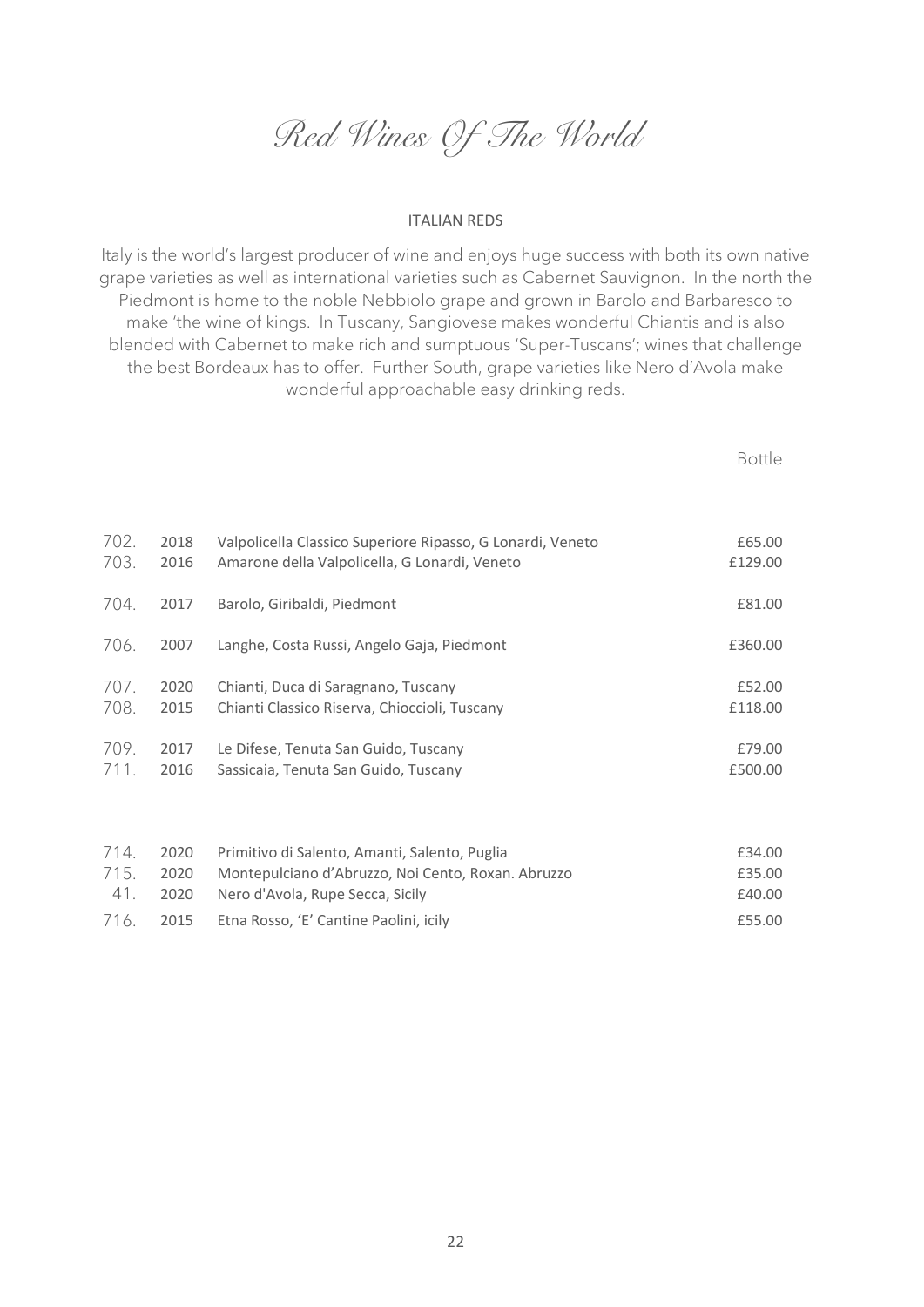#### SPANISH REDS

Spain is home to the ubiquitous Rioja and the Tempranillo grape which is used across the country. However there are a delightful range of all styles of wines to be found across the country with a real diversity of terriors from the Atlantic cooled North West to the heat of the volcanic soils of Tenerife.

|      |      |                                                                | Bottle  |
|------|------|----------------------------------------------------------------|---------|
| 42.  | 2018 | Rioja Vega Crianza, Rioja                                      | £46.00  |
| 736. | 2015 | Rioja Vega Reserva, Rioja                                      | £56.00  |
| 737. | 2015 | Rioja Vega Gran Reserva, Rioja                                 | £74.00  |
| 745. | 2011 | La Rioja Alta Gran Reserva '904', Rioja                        | £160.00 |
|      |      |                                                                |         |
| 740. | 2017 | Pesquera Crianza, Bodegas A Fernández, Ribera del Duero        | £72.00  |
| 741. | 2017 | Graillot & Perez, Encinas Mencia, Bierzo                       | £75.00  |
| 742. | 2014 | Otero, Prieto Picudo, Reserva, Valles de Benavente             | £46.00  |
| 743. | 2016 | Finca Moncloa, Cabernet/Syrah, Tierra de Cádiz                 | £52.00  |
| 744. | 2018 | Suertes del Marqués, '7 Fuentes', Valle de la Ortova, Tenerife | £63.00  |

#### PORTUGUESE REDS

Portugal is rapidly becoming known for its dry reds which up until recently had been kept by the Portuguese for themselves! A lot of the wines will take on the very best from Ribera Del Duero in Spain. While wine from Dão in the north are a much lighter and supple style.

|           |                                                       | Bottle  |
|-----------|-------------------------------------------------------|---------|
|           | 770. 2019 Dão Gandarada, Boas Quintas                 | £35.00  |
|           | 771. 2018 Vale de Cavalos, Manoel Poças, Douro Valley | £47.00  |
|           | 773. 2015 Símbolo, Manoel Poças, Douro Valley         | £139.00 |
| 774. 2018 | Fora de Série, 'Light Red' Manoel Pocas, Douro        | £82.00  |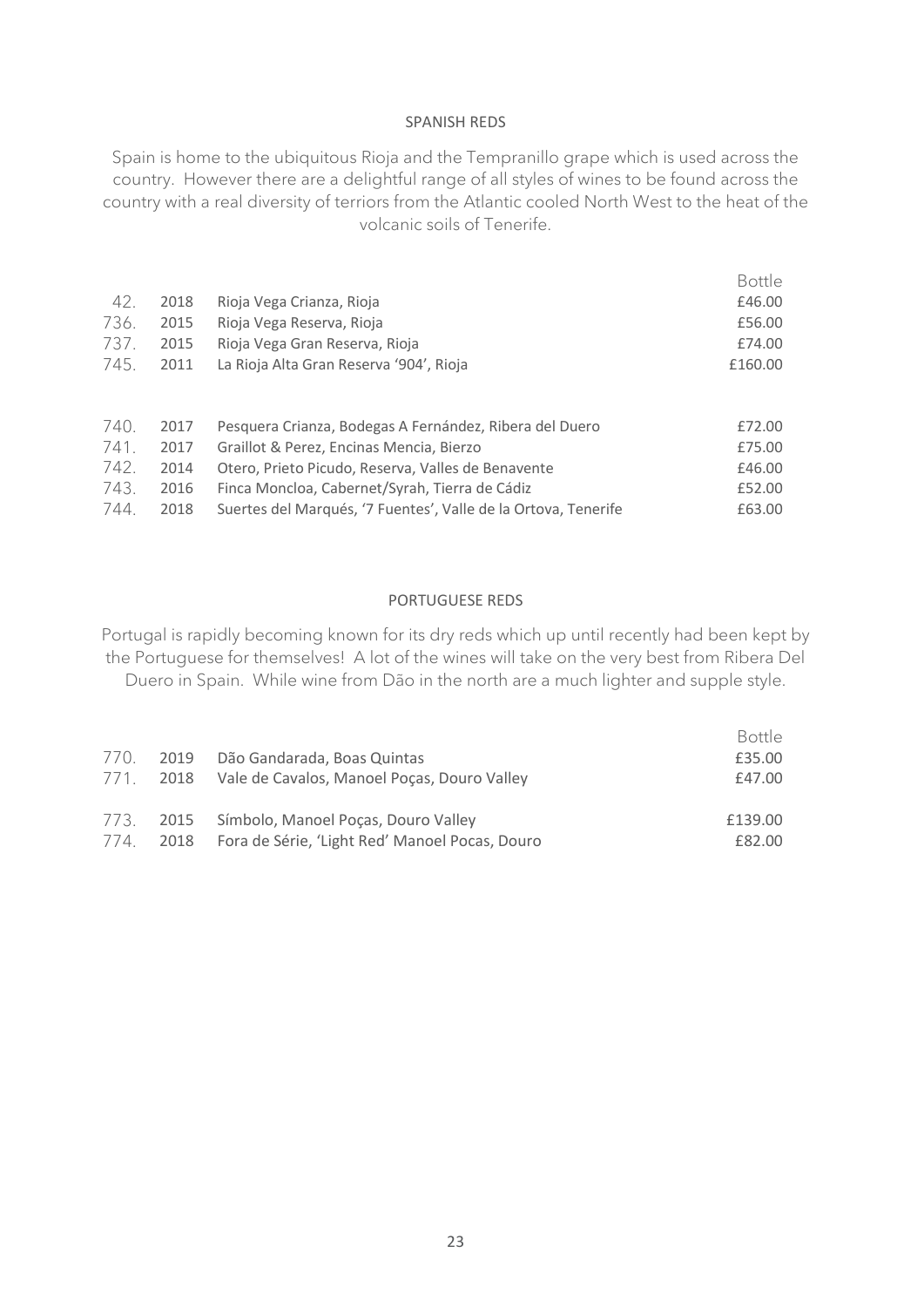#### GREEK REDS

Wine has been made in Greece for millennia. The country has some of the most diverse Terroir for wine making in Europe, from the sun kissed islands of the Aegean to the mountains of Macedonia. These wines are made largely from native grape varieties such as Xinomarvo and Agiorgitiko.

| 1/5. | 2016 | Saint George, Agiorgitiko, A&G Papaioannou, Nemea                   | Bottle<br>£53.00 |
|------|------|---------------------------------------------------------------------|------------------|
| 776. |      | 2015 Old Vines, Single Vineyard, Agioritiko, A&G Papaioannou, Nemea | £70.00           |
| 111. | 2018 | Jeunes Vignes, Xinomarvo, Thymiopoulos, Naoussa                     | £49.00           |
| 778. | 2006 | Microclima, Agioritiko, A&G Papaioannou, Nemea                      | £120.00          |

#### LEBANESE REDS

Historically the near east has some of the oldest evidence of wine making. Despite Lebanon's Bekaa Valley being perfectly situated for producing wine and there being many wineries, only one continues to shine with consistency and longevity. A world class wine that seems able to age forever!

780. 2015 Château Musar, Gaston Hochar **Example 2016** 2015 Château Musar, Gaston Hochar

#### GERMAN REDS

Yes! Red wine from Germany, is a thing! Those who know, know, especially some of the Pinot Noirs (known locally as Spätburgunder), which can easily rival and out shine some top Burgundies.

783. 2017 Oliver Zeter, Pinot Noir 'Reserve', Pfalz 783. 2017 190.00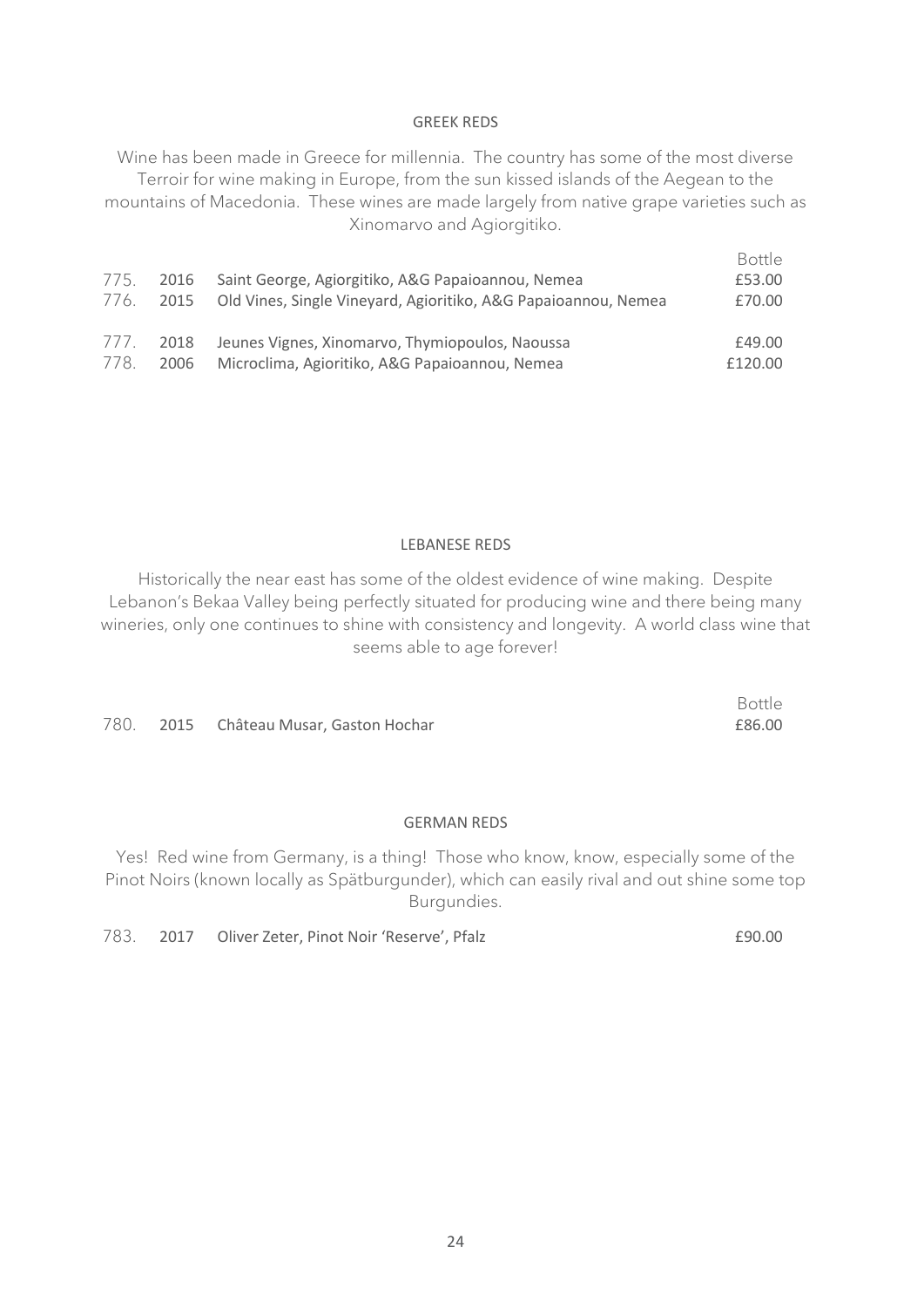#### AUSTRALIAN REDS

Famous for its big full-bodied high alcohol Shiraz wines, Australian wine making has become a little more restrained recently. The wines becoming more elegant, yet still retaining that great depth and richness of flavour. Lovely full bodied and warming wines.

|           |                                                           | Bottle  |
|-----------|-----------------------------------------------------------|---------|
|           | 790. 2019 Springhill Merlot, Irvine Estate, Eden Valley   | £36.00  |
|           | 791. 2020 Shiraz 'The Estate', Irvine Estate, Eden Valley | £70.00  |
| 794. 2014 | Argos Shiraz, Joanne Irvine, Barossa/Eden Valley          | £139.00 |

#### NEW ZEALAND REDS

New Zealand is producing some of the world's best New World Pinot Noir; it has its own style and has many followers who compare this favourably to Burgundy. We have focussed here on the producer Felton Road, one of New Zealand's top wine estates.

Bottle

|  | 818. 2020 Cornish Point Pinot Noir, Felton Road, Central Otago | £140.00 |
|--|----------------------------------------------------------------|---------|
|  | 820. 2014 Syrah, Declaration, CJ Pask, Hawkes Bay              | £74.00  |

#### SOUTH AFRICAN REDS

I have focused on the brilliant bio-dynamic and organic producer Avondale with their Rhône valley inspired wines.

|     |                                                                  | Bottle  |
|-----|------------------------------------------------------------------|---------|
| 44. | 2018 Jonty's Ducks, Avondale Estate, Paarl                       | £55.00  |
|     | 831. 2011 Samsara Syrah, Avondale Estate, Paarl                  | £79.00  |
|     | 832. 2009 Navitas (Southern Rhône Blend), Avondale Estate, Paarl | £186.00 |
|     | 833. 2013 La Luna (Bordeaux blend), Avondale Estate, Paarl       | £87.00  |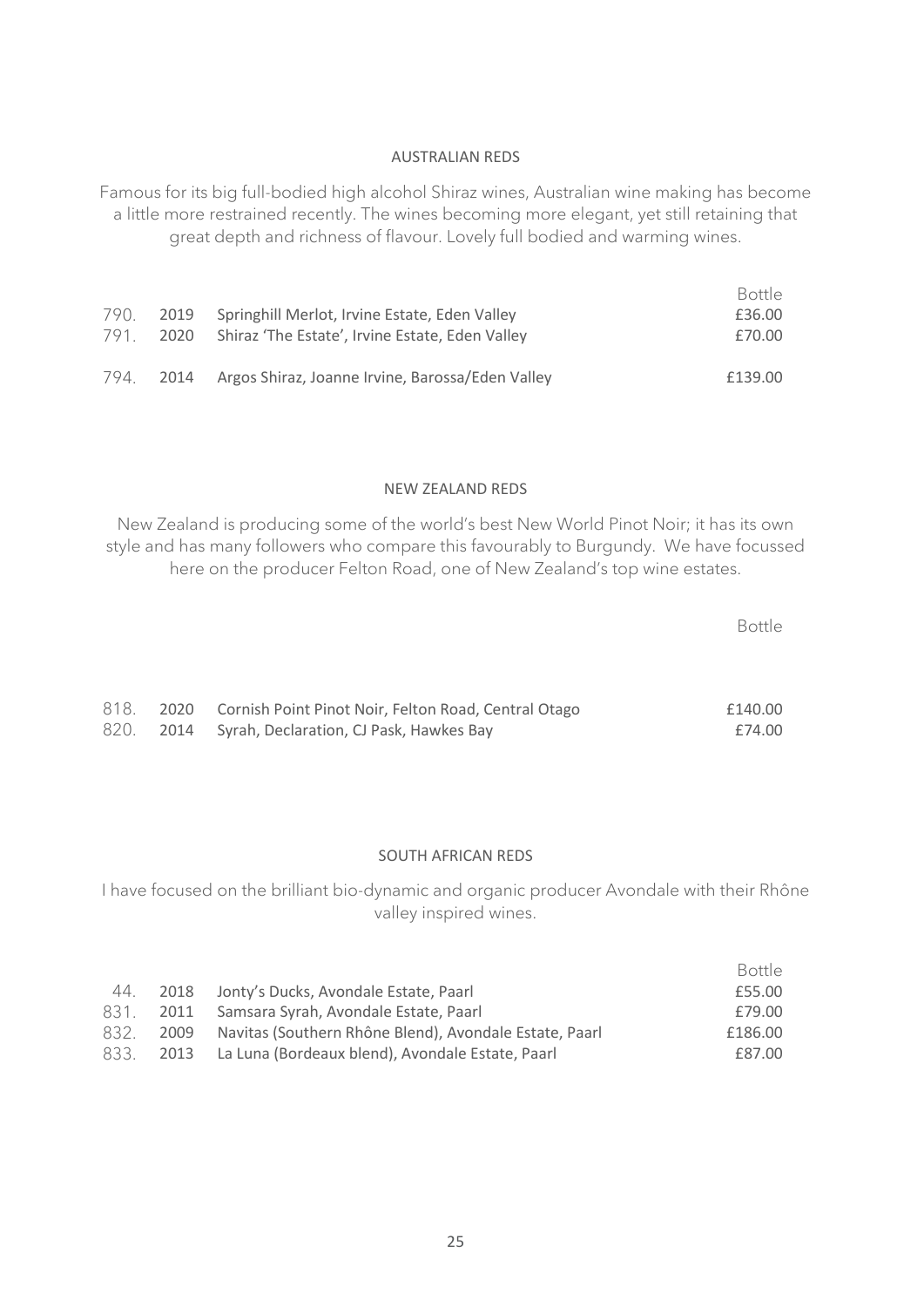#### ARGENTINIAN REDS

Malbec and beef are a pairing that is hard to beat. From reserve style wines to much more fruit forward examples, Argentina has really put its own stamp on the grape. The wines here show what a world class producer Argentina has become.

|          |                                                            | Bottle  |
|----------|------------------------------------------------------------|---------|
|          | 845. 2021 Malbec, Las Pampas, Mendoza                      | £34.00  |
| 46. 2020 | Malbec, Mendel, Mendoza                                    | £72.00  |
|          | 847. 2019 Unus Malbec, Cabernet Sauvignon, Mendel, Mendoza | £98.00  |
|          | 848. 2018 Finca Remota, Mendel, Mendoza                    | £158.00 |

#### CHILEAN REDS

Like its neighbour Argentina, Chile is now producing excellent quality wines. Although they have had immense success with the usual red varieties like Merlot and Cabernet, they have managed to make the unusual Carmenere their own. This variety used to be found in Bordeaux, but the Chileans have made it an incredible alternative to a good Malbec.

|  |                                                        | Bottle |
|--|--------------------------------------------------------|--------|
|  | 40. 2020 Merlot, El Picador, Central Valley            | £36.00 |
|  | 849. 2020 Carmenere, Turi, Santa Luz, Cachapoal Valley | £34.00 |

#### USA REDS

American reds are now regarded to be amongst the very best in their world with Napa Cabernets having stolen the crown from Bordeaux as far back as the mid 70's. As well as the big names from California, Oregon is producing world class Pinot Noirs with a real Burgundian flare.

| 870. | 2019 | Pinot Noir, 'Mt Jefferson' Cristom, Oregon                               | <b>Bottle</b><br>£135 |
|------|------|--------------------------------------------------------------------------|-----------------------|
| 872. | 2014 | Cabernet Sauvignon, Jordan Estate, Alexander Valley, California          | £150.00               |
| 873. | 2014 | Cabernet Sauvignon, Priest Ranch, Napa Valley, California                | £145.00               |
| 874. | 2014 | Pinot Noir, Longboard, Russian River Valley, California                  | £143.00               |
| 875. | 2015 | Geyserville Springs, Ridge Vineyard, California                          | £141.00               |
|      |      |                                                                          |                       |
| 879. | 2014 | Cabernet Franc, Vandal Vineyard, Robert Sinsky, Los Carneros, California | £165.00               |
| 880. | 2018 | 'Pessimist', Daou, Paso Robles, California                               | £78.00                |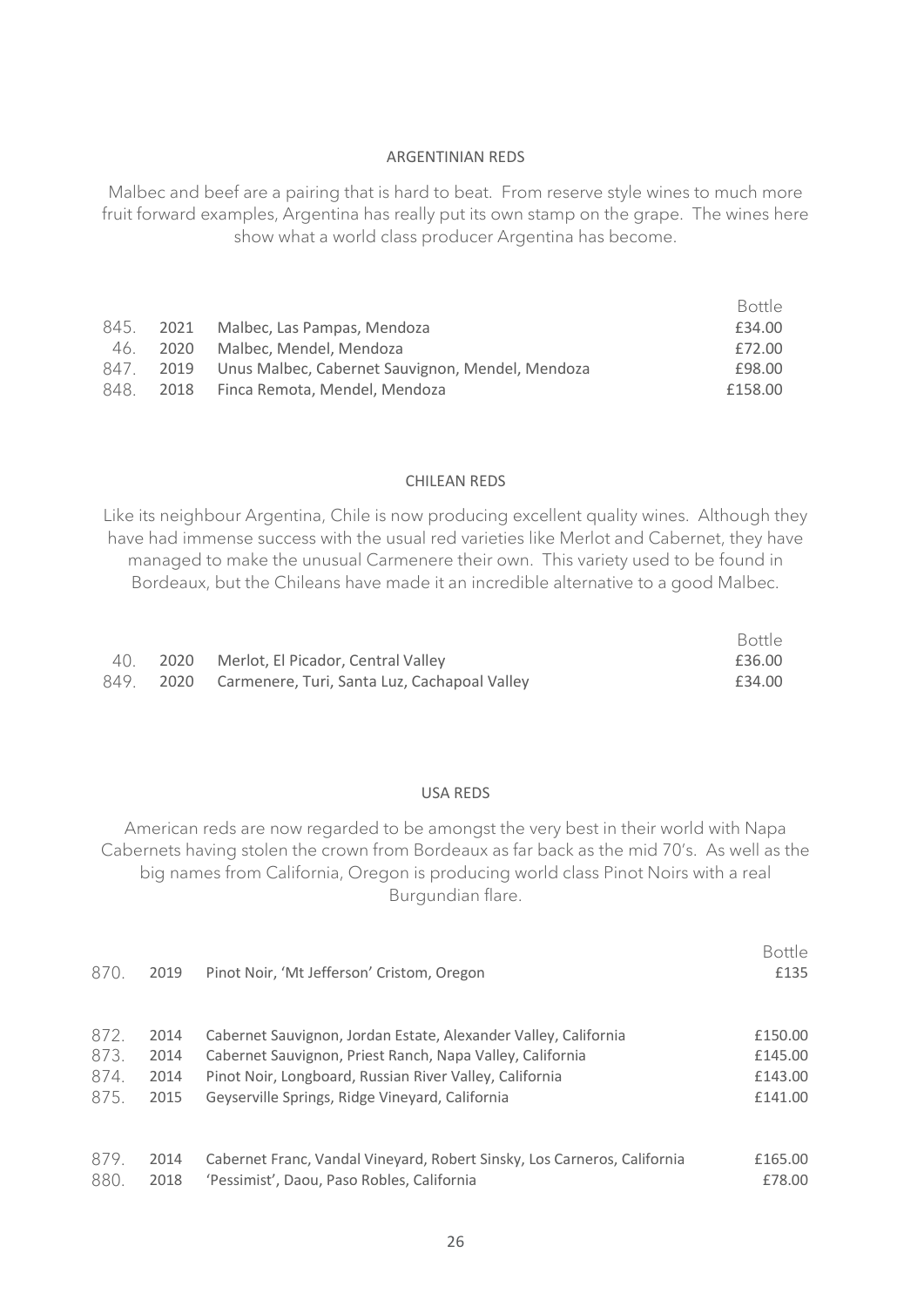*Magnums*

#### WHITE MAGNUMS

A range of different styles, from clean dry Sancerre to weightier rounded Meursault. A great choice if you know that more than one bottle is required!

| 900. | 2019 | Sancerre Le Pierrier, Domaine Jean Thomas, France                | <b>Bottle</b><br>£107.00 |
|------|------|------------------------------------------------------------------|--------------------------|
| 904  | 2013 | Meursault Clos Saint Felix, Domaine Bernard Michelot, France     | £245.00                  |
| 905  | 2007 | Bienvenues-Bâtard-Montrachet Grand Cru. Domaine Leflaive. France | £1900.00                 |

#### RED MAGNUMS

A great selection from all over the world, from classics like Bordeaux, to super Tuscan centre pieces, we are sure you will find some thing here!

|      |      | 912. 2014 Pléntitude, Plaimonot, Madiran, France      | £125.00 |
|------|------|-------------------------------------------------------|---------|
| 913. | 2014 | Château Caronne-Ste Gemme, Bordeaux, France           | £139.00 |
|      |      | 918. 2012 Clos du Clocher, Pomerol, Bordeaux, France  | £225.00 |
| 919. | 2009 | Vieu Telegraphe, Le Crau, Chateauneuf-du-Pape, France | £255.00 |
|      |      | 914. 2012 Chianti Classico, Villa del Cigliano, Italy | £101.00 |
|      |      | 916. 2006 Grand Merlot, Irvine Estate, Australia      | £270.00 |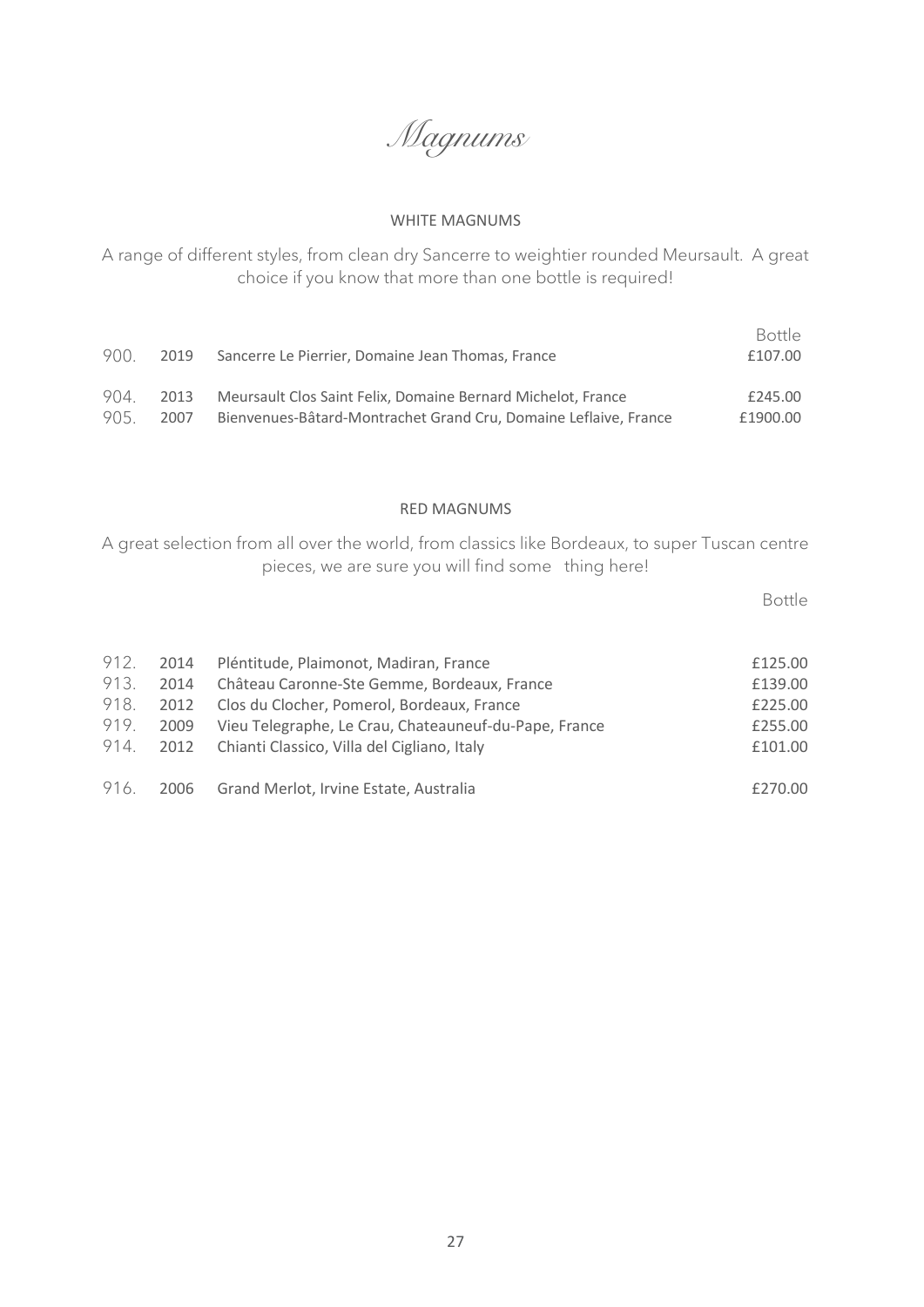

A great alternative to having a couple of glasses with your starter! Or perhaps you don't want to indulge in two bottles, then two halves are just the thing for you!

#### WHITE HALF BOTTLES

|      |                                                          | Bottle |
|------|----------------------------------------------------------|--------|
| 930. | 2019 Sancerre Le Pierrier, Domaine Jean Thomas, Verdigny | £35.00 |
| 931. | 2015 Gewürztraminer, Dopff & Irion                       | £25.00 |

#### RED HALF BOTTLES

|  |                                                       | Bottle  |
|--|-------------------------------------------------------|---------|
|  | 942. 2018 Fleurie, Domaine Pardon, France             | £28.00  |
|  | 943. 2018 Rioja Vega Crianza, Rioja, Spain            | £21.00  |
|  | 944. 2015 Château Bonalgue, Pomerol, France           | £70.00  |
|  | 945. 2014 Sassicaia, Tenuta San Guido, Tuscany, Italy | £140.00 |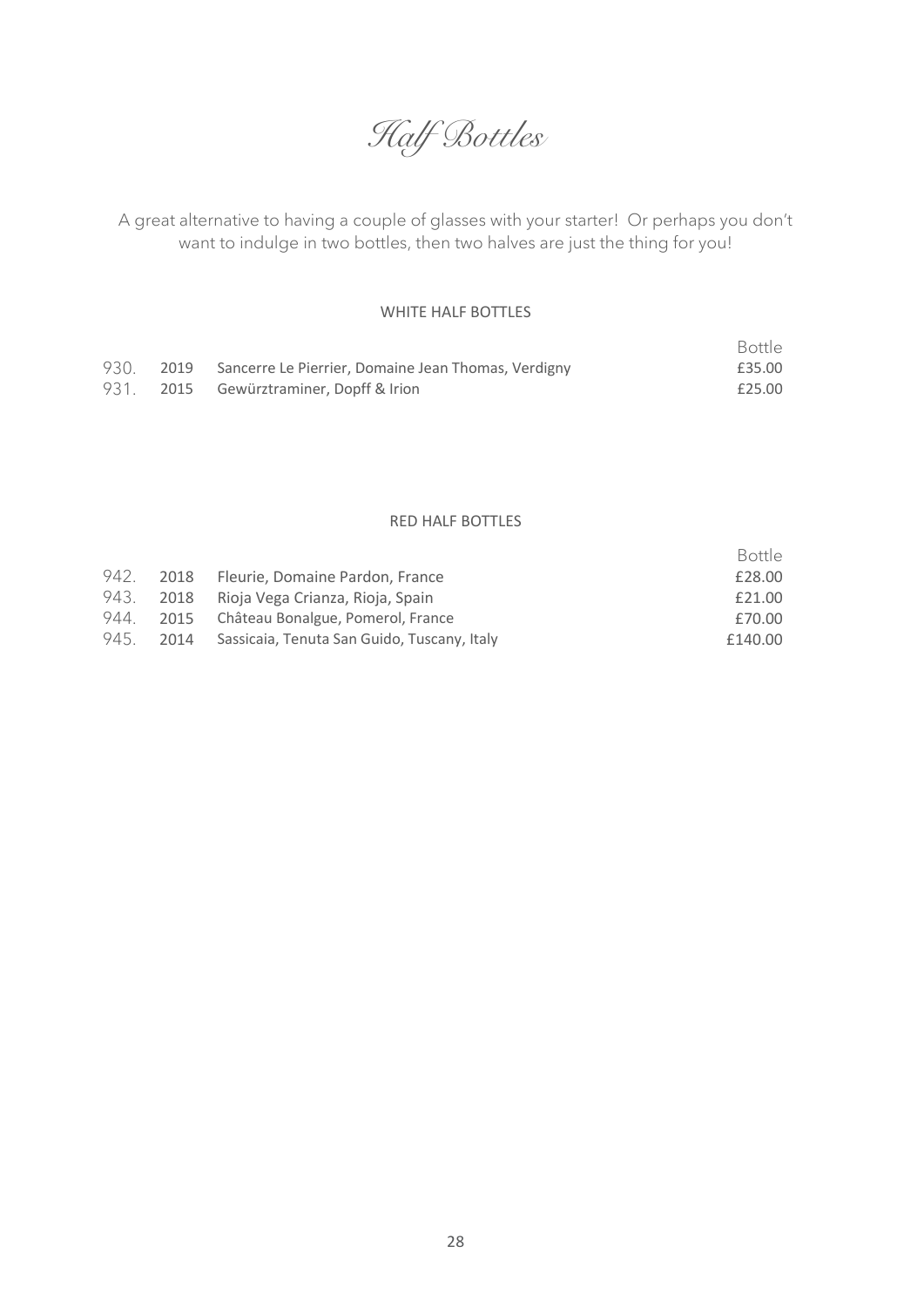### *Dessert Wines*

I have put together a superb selection of sweet and sticky dessert wines, covering a huge range of styles from classical Sauternes to more unusual Spanish varieties. Worth noting the bottle size, a 50cl bottle is often perfect for a couple of people to share. They don't just have to be drunk with desserts either, Sauternes especially makes for a delightful aperitif!

| 960.                         | 2015                         | Pacherenc du Vic Bilh Collection, Plaimont, France, 50cl                                                                                                                              | 100ml<br>£8.00 | Bottle<br>£35.00                         |
|------------------------------|------------------------------|---------------------------------------------------------------------------------------------------------------------------------------------------------------------------------------|----------------|------------------------------------------|
| 964.                         | 2012                         | DV by Château Doisy Vedrines, Sauternes, France                                                                                                                                       | £13.00         | £78.00                                   |
| 963.<br>965.<br>966.<br>967. | 2007<br>2009<br>2007<br>2003 | Pinot Gris 2007 Materne Haegelin, Orschwihr, Alsace, France, 50cl<br>Château de Malle, Sauternes, France<br>Château Rieussec, Sauternes, France<br>Château d'Yguem, Sauternes, France |                | £143.00<br>£140.00<br>£167.00<br>£443.00 |
| 968.                         | 2002                         | Graacher Himmelreich Riesling Eiswein, S.A. Prumm, Mosel,<br>Germany 37.5cl                                                                                                           |                | £250.00                                  |
| 969.                         | 2009                         | Tokaji Aszu, 5 Puttonyos, Tokajbor Bene, Tokaj, Hungary, 50cl                                                                                                                         |                | £75.00                                   |
| 971.                         | 2015                         | Klein Constantia, 'Vin de Constance', South Africa, 50cl                                                                                                                              |                | £112.00                                  |